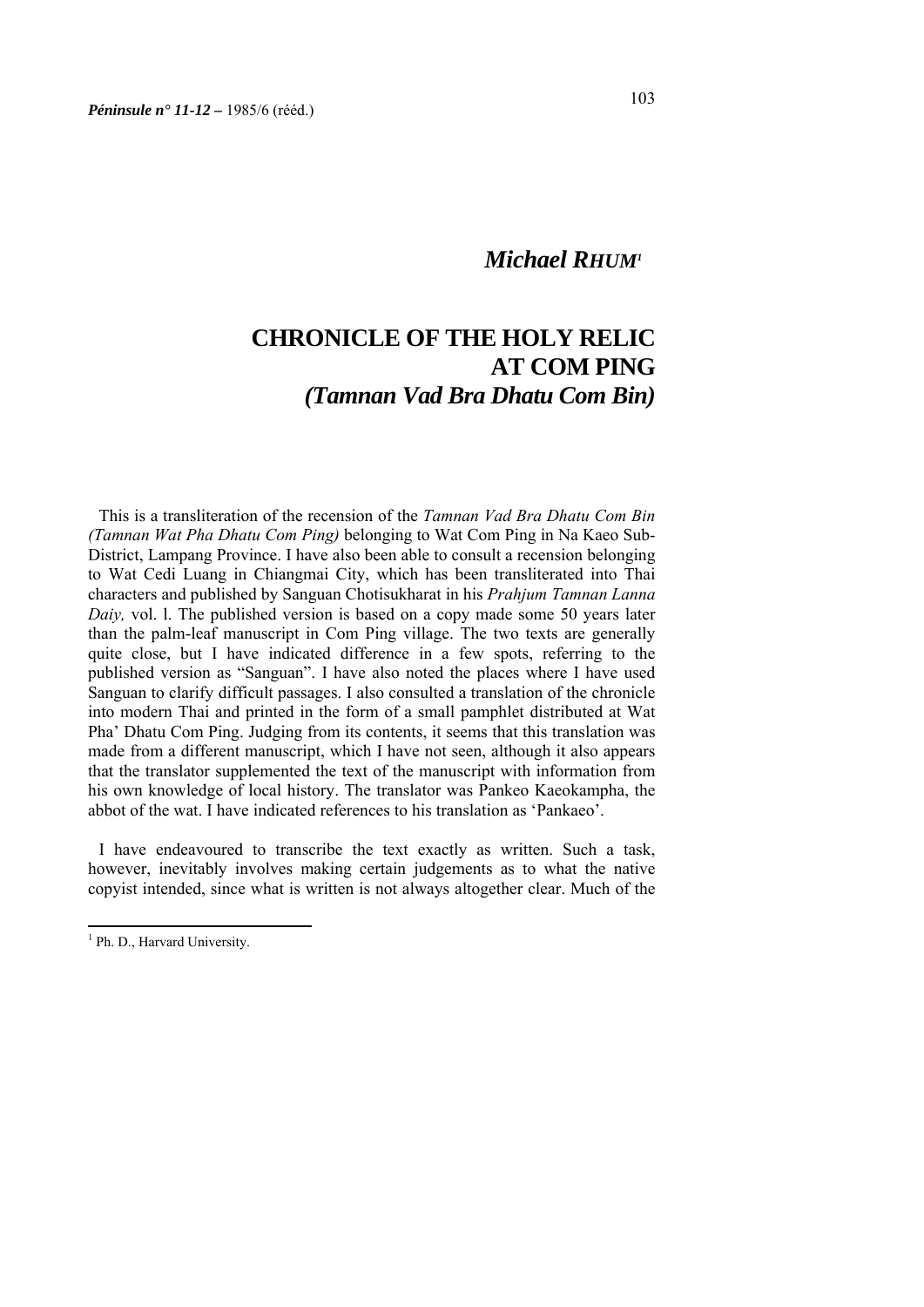problem is due to the often ambiguous nature of the Tai Yuan script and the lack of standardized spelling. I have generally striven for a 'generous' interpretation of the manuscript, that is, one which tends towards orthographically correct Thai Yuan, rather than a reading which records every last mistake exactly as it appears. For instance, it is very easy in Yuan script to make 'i' (short 'i' plus tone-mark) look like 'i' (the middle high vowel), and in fact Jumbu (the copyist of this manuscript) does not distinguish them at all. I have generally tried to use the "correct" form, guided always by the context. On the other hand, Jumbu (like most Yuan scribes) does not distinguish long and short 'I' and neither do I. The general rule is: if it is a question of vowel quantity, I ignore the error, if it is a question of quality, I make a generous reading.

There are a number of difficult and unclear words and passages in this manuscript. In northern Thailand I was often told that « You have to know what the scribe meant to say to read what he wrote ». Unlike native scholars, I unfortunately do not know what the scribe meant, since I have neither their fluency in the language and nor their vast experience with the literature. I have therefore occasionally had to resort to guess-work. I have flagged the more doubtful spots with question marks.

I use the following typographical convention in the transcription: the main body of the Yuan text is in roman characters with diacriticals and 'Pali' passages are underlined. Translations of Pali passages are underlined. Pali and Sanskrit loanwords are treated like ordinary Yuan. Yuan words in the translation are underlined<sup>2</sup>. The transliteration of Yuan follows the standard graphic system with a few changes. The back high vowel is represented by 'I' and the open 'o' by 'o'. Tone marks are indicted as ' (first tone mark; Thai *m'ai eka*, Yuan *m'ai yok*) and ' (second tone mark; Thai *m'ai do*, Yuan *m'ai sat*). They immediately follow the consonant over which they appear in the manuscript. For example, *p'an* is the word for « village » (*ban*). Due to the limitations of the computer printer short 'a' (Yuan *m'ai kâk*) is represented by â and short 'o' by ô (Yuan *m'ai kôn*). The finalstop mark (Thai *karânt*/, Yuan *ra h'am*) appears as / . I have not added punctuation marks to the text. The original section markers are indicated by vertical lines  $(eg_{\lambda}/\lambda)$ .

A question mark in parentheses indicates that although the preceding word is written clearly enough, its meaning is obscure. A question mark following a word in parentheses indicates a possible alternate reading. Words and parentheses are clarifications of the text. For instance *sudhpam* (*suddham? saddhamma?*) shows

 $2$ I offer my grateful thanks to Prof. Masatoshi Nagatomi for his help in translating the Pali passages. Any errors in the translation are entirely my responsibility.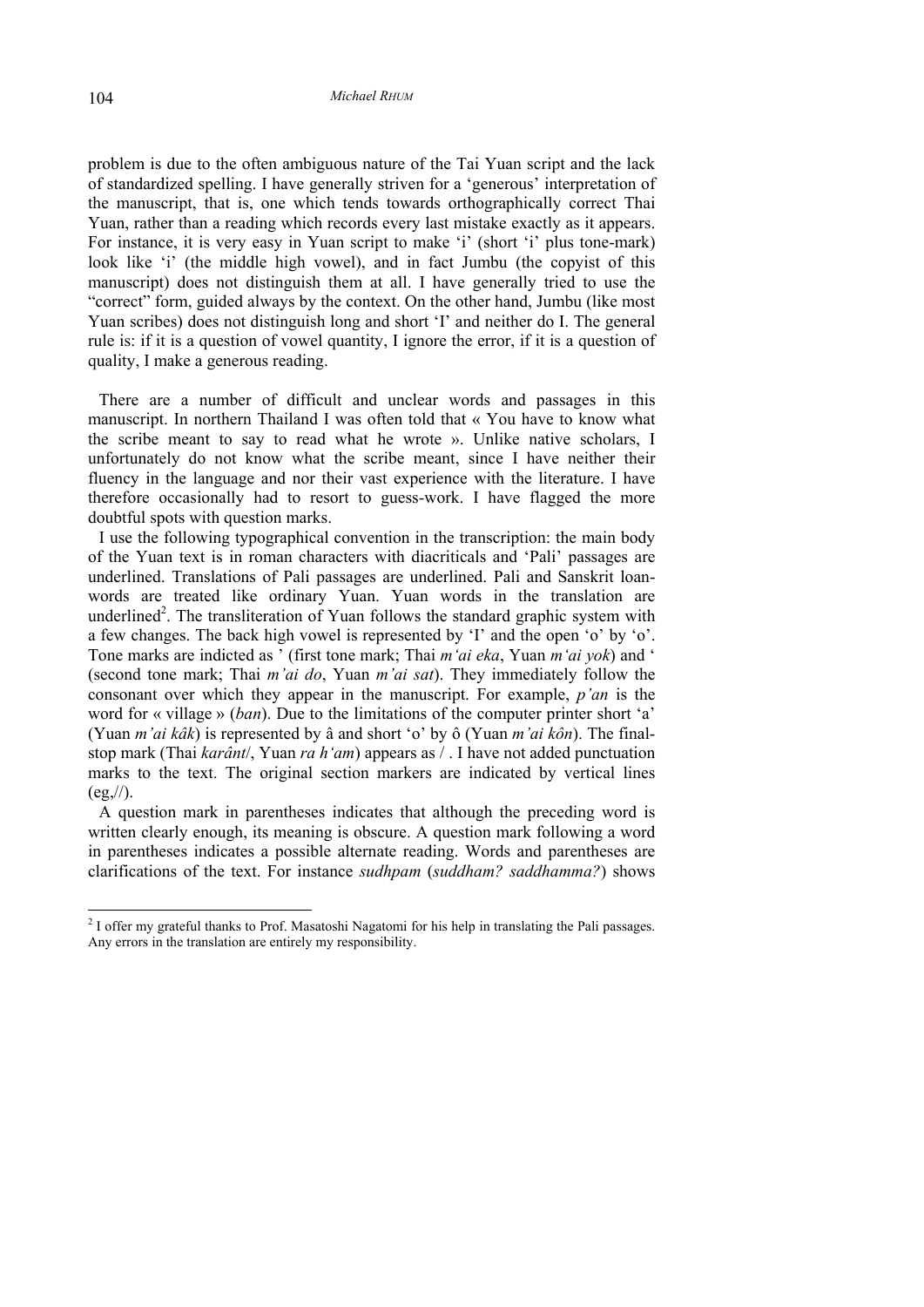that the scribe definitely wrote *"sudhpam"* but probably meant *suddham* which would be a common enough mistake in Yuan. Or he could have meant *saddhamma*, a much less likely but not impossible mistake. On the other hand, *"samutti (sammati?)"* means that either of the two readings is possible. And, "*po (pok)*" indicated that the scribe wrote "*po"* and definitely meant "*pok"*. I also occasionally suggest additions to the text, which seem to be required by the sense of the passage. A question mark in the translation shows that I am doubtful of the meaning of a word or phrase. Ellipses with a question mark show that I have left a doubtful phrase untranslated. I have sometimes put possible interpretations in parentheses, usually guided by the modern Thai version of the chronicle written by the monk Pankaeo. I also use parentheses top indicate the Yuan or Pali original of a word. Square brackets in the translation indicate small additions necessary to make the translation flow better in English. Most Yuan names and words in the translation appear in a phonetic spelling rather than transliteration.

Finally, there is one matter concerning the translation itself. This is the meaning of the very important term "*b*'*i l*'*ian"* which I translate is translate as "attendant". This is the title, and frequently the term of reference used for Nandapañña, the main figure of the chronicle. The literal meaning of the term in Yuan is "elder sibling who nurtures". If Nandapañña had been a woman, I would not have hesitated to translate the term as "nanny". There is, however, no male equivalent for this word in English. "Babysitter" seems insufficiently serious, and "mentor" seems too serious, so I have decided to make do with "attendant".

1A.1 *Sri svassdi // Subhava mamglalakatha // Nama Buddahayam sudhpam (suddham?) dumham (Pankaeo: sukhadham tumam) // Sarirajatajinadhatu naratam ekacaturo dvaddha dve koti samkhya va saddhavati namani sabbam ji-*

Glory good fortune ! // (This is) a glorious auspicious text. // Homage to the Buddha (Pankeo: Himself the possessor of happiness) // Faithfully I bow down to the true bodily relics of the Conqueror, numbering 84 *koti*: (viz.) the entire

1A.2 *– nadhatusettham // Sadhavo dukra sappurisa cau dlay cun fan yan uppattinidanân cu sariradhatu nai Cumbhataram d'ai tra-an3 (Sanguan : t'ân) nai mahakra-*

Savior, (in the form of) the wonderful relics of the Conqueror // Sadhavo listen all you good persons, you should listen to this story-of-happenings of the placing of the *sariradhatu* (bodily relics) in the Cumbha Temple (*arama*), (which tells) of the great

<sup>&</sup>lt;sup>3</sup> Is this a Siamism for *tron* ? The manuscript is a bit early for Siamese influence to be shown.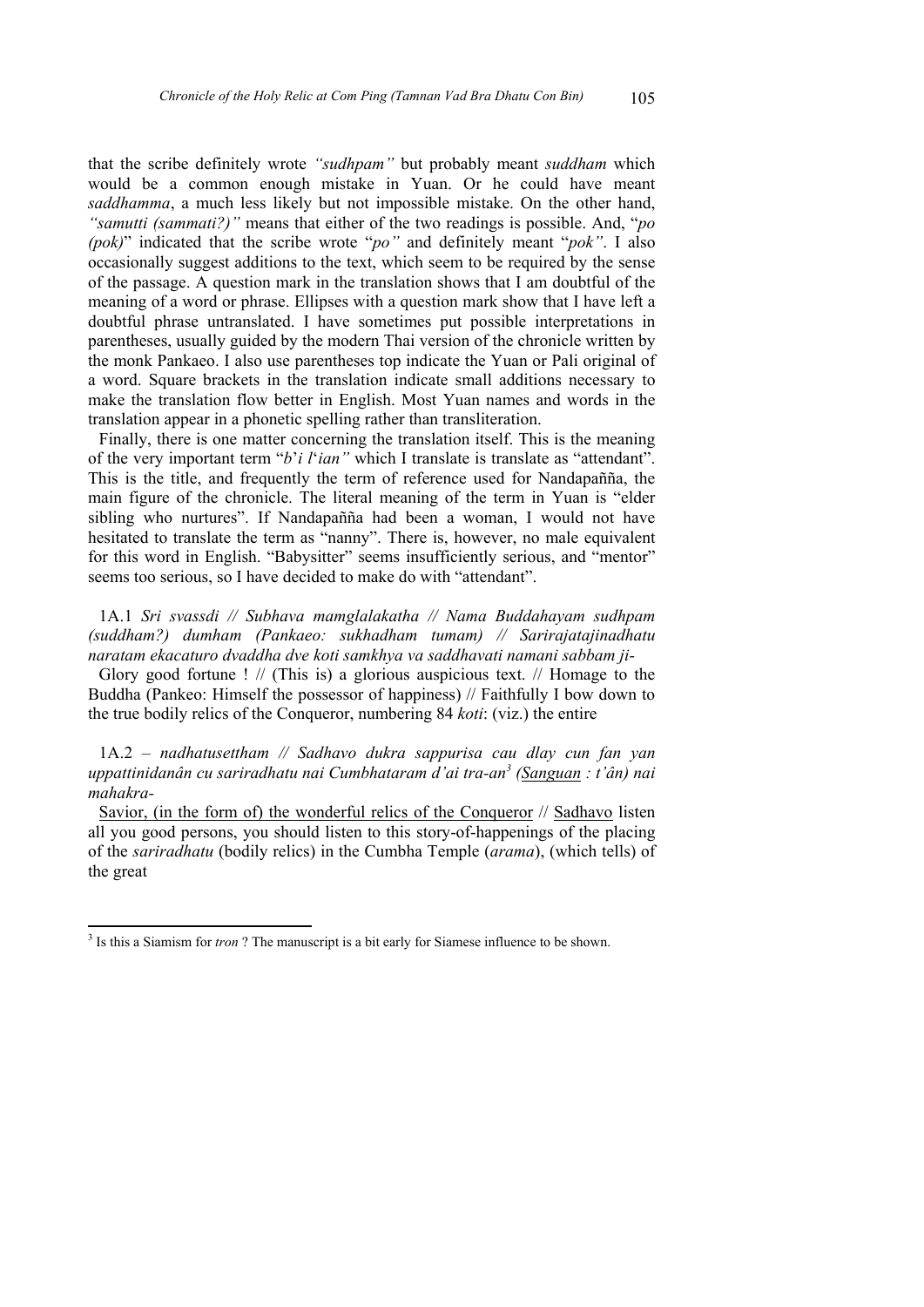1A.3 -*satt/ Cau Lôk va tôn svoey rajasampatti nai mian ân mi di klai mae nam ramin mi jiva Mian Bin Jian hMai lae c*' *d'ai ma hv*'*ai jinadhatu Bra Buddha Cau nai cu-*

king, King Lok (Tilok) (who) reigned in the city which is near the River Raming, whose name is Ping City Ciang Mai, and came to pay homage to the relics of the Conqueror, the Lord Buddha, in Cu-

1A.4 *-mbhitaram mi dân n*'*i // eko puriso yân mi jay phu n'in jiva Nandaprya pen lu (luk) jav Cumbhita puad d'ai 10 vassa luad d'ai miaôdssaha (ussaha) sud riar nai Vâd*

-mbhita Temple, as follows: // *Eko puriso,* there was a man named Nandapañña, who was a son of Cumbhita people, who had been ordained for 10 rainy-seasons and finished exerting himself at studies at Wat

1A.5 *Suar do*' *(dok) M*'*ai hLuan mia lur man sik (sik)* o' *(ok) khau pen rajapurisa luad d*'*ai pen bi lian rajaputt/ Cau Fa Lôk lae cau raja kumman (kumara) nân rajaputt/ cau d'ai rajabhisek* 

Suan Dok Mai Luang. Later he laicized and entered into royal service as the attendant of the Rajaputra Prince Lok. When that prince had been anointed

1B.1 *pen brya laev va c*' *hi pi liang tôn (Sanguan adds: kin mian man p's*'*u kin mân cin kl'av tân n*'*i) kh'a kae cau hnia hua kh*'*a ni gô pen ân thau kae lae kh*'*a cau c*' *yu sukkh h*'*or (Sanguan: y*'*on) puññ'somban (punnasambhara) cau* 

and was king (from Sanguan: he wanted to have his attendant go rule [a city somewhere]). But, he didn't want to rule, and said: "I, the servant of the lord above (our) heads, am old now and would like to have contentment, and ask permission of the

1B.2 *hnia hua4 (tam cai ân haen kh*'*a jalae va ân di Brya Lôk Gam c'in klav mi va (Sanguan: phi v'a) gô tam cai ân mâk haen min c*' *doeh va ân lae brya cin tham mân va thi (Sanguan: phi v'a) ân min c*'*yu di dai ân ja pi lian Nandabrya*  (sic) *cin hvai brya va kh*'*a kae c'au hnia hua) kh'a mâk prathan grai kho anuññad ajna haen cau hnia hua mia yu nai pan nati h*'*aen kh*'*a ân jiva Cumbhitanagon bôn (Sanguan: b*'*on) di hli lae va â*'*n* 

Lord above our heads, to do as I desire. King Lok Kham said « Do as you desire ». The king then asked, « Where do you wish to live ? »

The attendant Nandapanna bowed down to the king and said, « I, the servant of

<sup>&</sup>lt;sup>4</sup> The following bracketed passage is an interlinear addition, which was somewhat difficult to read. It appears that the copyist had skipped a line of the original and added this afterwards.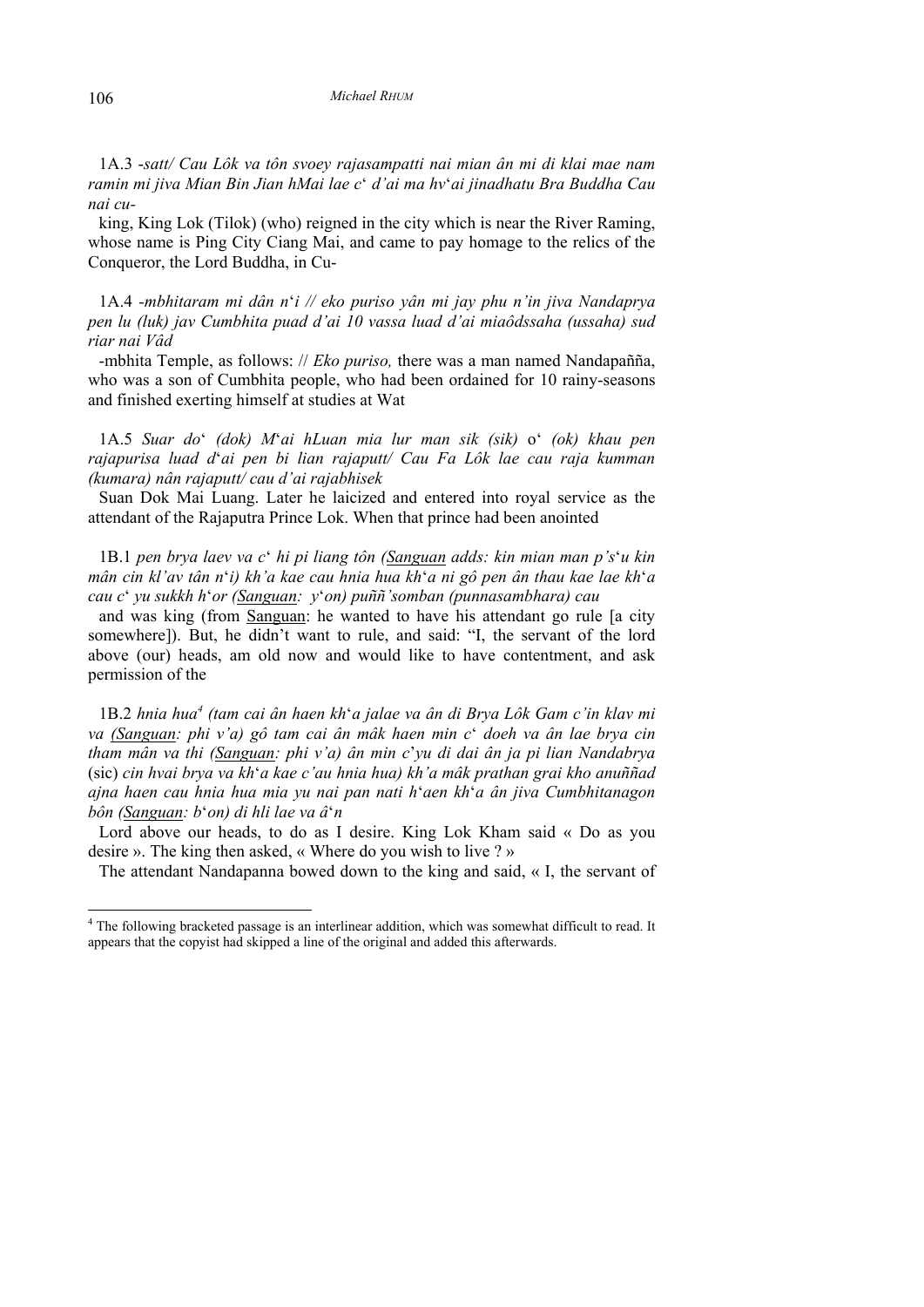the lord above our heads,) would like to ask royal permission of the lord above (our) heads to live in the village of my family, which is named Cumbhita-nagara. »

1B.3 *brya va phiva ân gô tam c*'*ai ân mâk boencai h*'*aen min din va ân laev Brya Lôk Gam gô hi j*'*an blay n'in ban n'in hi m'la tua 1 hi dan p*'*av boen (Sanguan: b'ia) bo jai soy pen pari-*

The king said, « Do as your heart desires. » And King Lok Kham gave him elephants, one male and one female; one horse; a retinue of male subjects;

1B.4 *va(r) hi pan s*'*uay yan d'on pen pan s*'*uay k'ae bi lian tôn h*'*ân lae // di nân Nandaprya bi lian d*'*ai r*'*a (Sanguan: la) bhasakkan (bhasakara) tae Brya Lôk Gam ha*' *(hak) hi nân mân c*'*in ma yu* 

and he gave his attendant the Karen village Tong, to be a revenue village. Nandapañña, having taken leave of the royal splendour (*bhasakara*) of King Lok Kham, came to live

1B.5 *di ân va Cumbhita nân bay t*'*ai vian nagon prahman 2 yojnah play pen va d'ai hmir 6 blan play 600 va dan gô ma tân yu pen thau mian Cumbhita di nân hân lae parabhage nai suar bay* 

in Cumbhita, which is south of the city (*wiang*) Nagara about 660 spans (*wa*) more than 2 leagues. He came to be the chief of Cumbhita there. *Parabhage*, sometime later

2A.1 *hn*'*a tae n'ân tân mi jay phuljiva ay Com Blae hed koed pen nai mian Blae man doen ma ga khay kin d*'*ai ma*' *g*'*ur goey pen missahay kâp d*'*uay bi lian Nandaprya thau mian Cumbhi-*

there was a man named Ai Com Pae, because he was born in Pae (Phrae), who walked there as a trader and became a friend of the attendant Nandapañña, the chief of Cumbhi-

2A.2 *-ta nân mân luad kh*'*o tan pan cim thau mian hân lae // punna (puna) mia bay lur kha cin juar kân san vâd khiankânhân lae //dan phu ji Nandaprya thau mian nân san vâd pôn di nan Ca-* 

-ta. He asked permission to build a house next to the chief of the town there.// Later they agreed to hold a contest of building temples (*wat*).// The one named Nandapañña, the chief of the town built his wat up where Queen Ca-

2A.3 *-mmadevi san cedi kuam dhatu Bra Buddha Cau nân hân lae// hed va dan hân cetiya cau ha*' *(hak) mi dae kor hân lae // cay phu jiva ay Com Blae nân man gô san*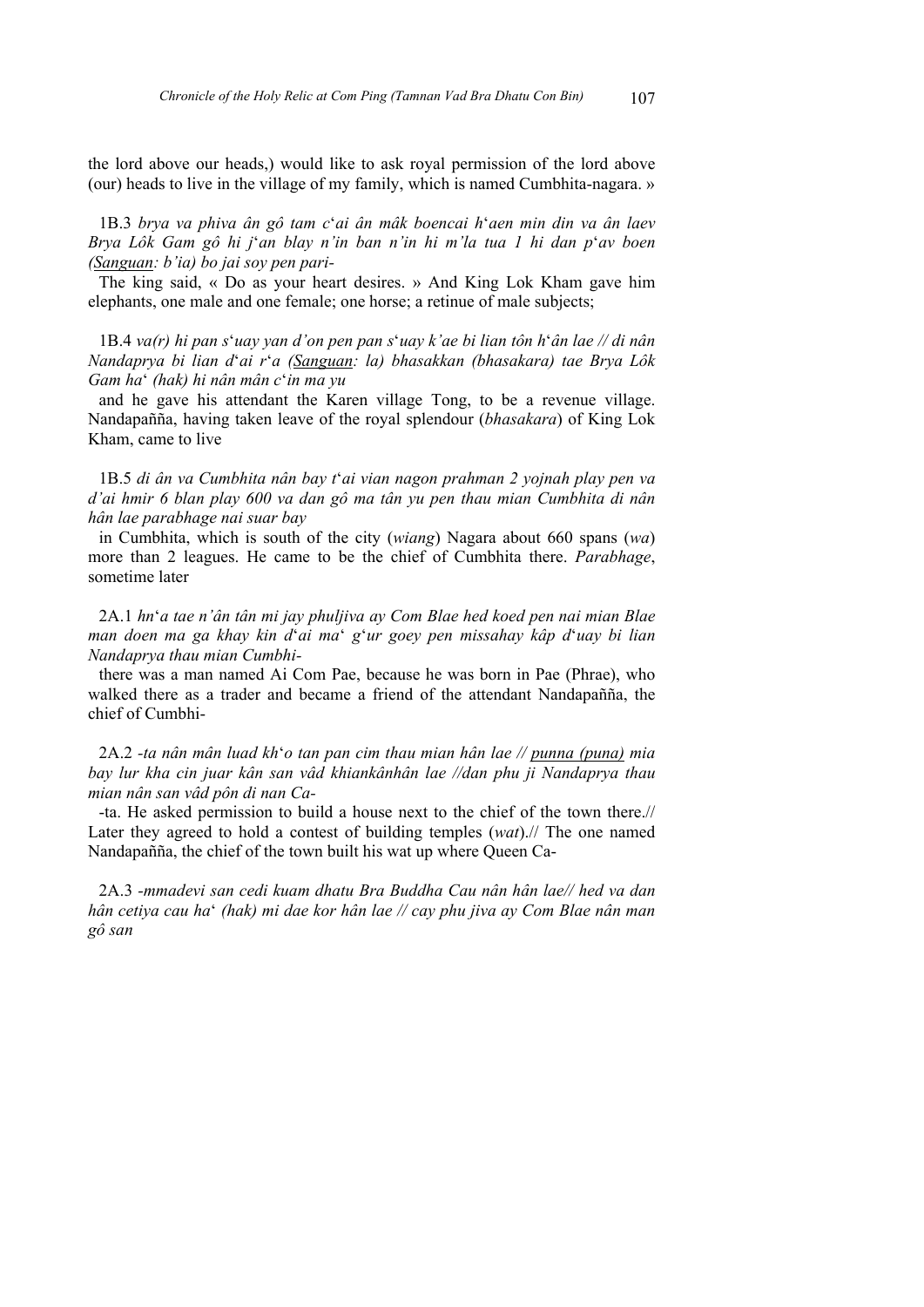-madevi had built a *cetiya* containing relics of the Lord Buddha there.// Because he saw a *cetiya* there from former times.//The man named Ai Com Blae built

2A.4 *haen lum cim rim mae n*'*am h*'*an man san cetiya vihan kâp tân klamb*'*aen puar muar laev m*'*ân mia kho ua Bra Buddha rup c*'*au tôn h*'*aen Vâd Pla Blav (Sanguan: P'a Br*'*av) hua vian nagor m-*

down below on the bank of the river there. He built a *cetiya*, *vihara*, and wall. And he asked (permission) to bring a Buddha image from Wat Pa Pao in the city (Lampang)

2A.5 *-a tôn 1 tôn bra cau nân da han hua Bra Buddha rup cau nan b*'*o*'*k (b'ok) gam dân muar nam nâk khau gôn dla*'*y l*'*uad va Bra Buddha rup cau tôn nân va Bra Cau Hua Gem va ân hân lae // man gô ua ma v*'*ai yân vâd* 

one image, which had gold spread over its head and was very beautiful. The people called that Buddha image the Golden-Headed Lord.// He brought it and placed it in the *wat*

2B.1 *di nân h*'*ân lae//* tato param *bay hn*'*a t'ae nân pô nan dau d'ai n*'*am gô n*'*on thuam vâd aram â*'*n ay Com Blae d*'*ai s*'*an cetiyah kâp dân kambaen n*'*am thuam gô glan blân b*'*ai hân lae // mia nân Nandaprya* 

there.// *Tato param* not long thereafter the water (of the river) flooded the wat which Ai Com Pae had built, *cetiya* and wall, the flood waters destroyed them.// Then Nandapañña,

2B.2 *th*'*au mian cin va kâp kae ay Com Blae va dân ni dukra sahay c*'*au cun ua Bra Buddha rup cau ma vai vâs bôn cim kân din va ân di nân ay Com* 

the chief of the town spoke with Ai Com Pae, saying, « Listen, friend, you should bring the Buddha image to the upper *wat*. » Ai Com

2B.3 *Blae phi ân gô di nâk lae va ân laev kh*'*a c'in brom kân j*'*uay kân ua Bra Buddha rup cau ma r*'*om kân v*'*ai yân vâs pôn di n'ân hân laev kha c*'*in juar j*'*uay kân p'laen vâs pôn nân hân lae hi pen* 

Pee thought this was good. The two of them cooperated in bringing the Buddha image and combining their resources in the upper *wat*. They then co-operated building the upper wat there to be

2B.4 *vâs gvaer hyai lau hân lae kha c'in sai jiva Vâtt Com Bi Lian tam ci haen dân kh*'*a 2 nân hân lae* tato *rian n'ân bai pô nan d*'*au dai raja brya tai ua*  a large *wat*, and they named it Wat Com Pi Liang, after their names. *Tato*, not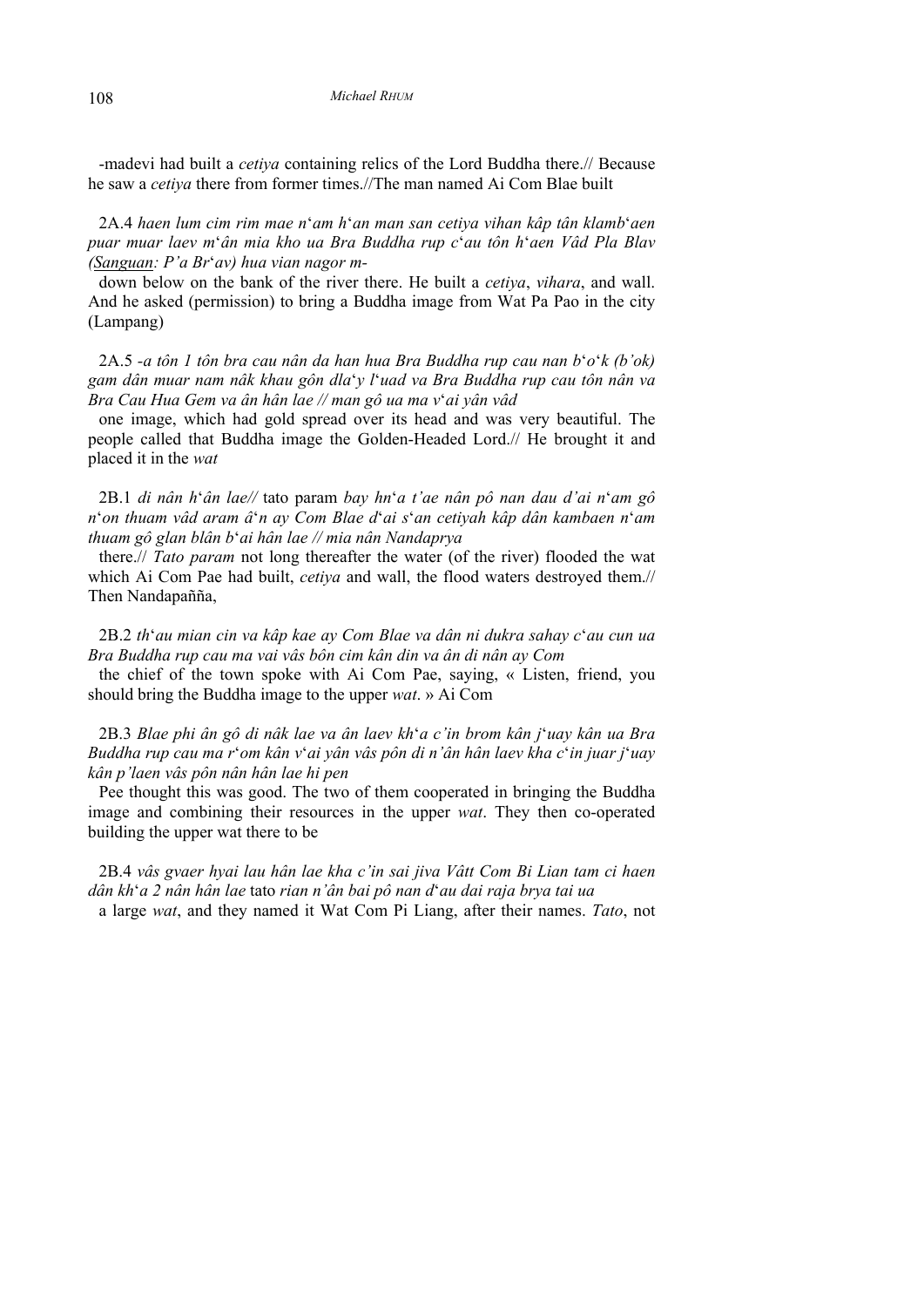long after that the southern  $\text{king}^5$  brought

2B.5 *hmu ribol sakkalasena (sakala-) khin ma va c*'*rop c*'*plôn ua mian va an c*'*rôp jon jan bo cau Han Tae D'on lae (Sanguan adds: nan) ânyân dron gambhaman (gabbha-) cau mian han nai d*'*on nan gô k*'*la han nâk nan gô hrôm rian* 

an army up to fight and take the city, and engage in elephant combat. The father of Prince Han Tae Tong<sup>6</sup> and the lady<sup>7</sup> who was still pregnant with the lord who was brave in the womb, the lady was very brave. The lady put on the equipment

3A.1 *khro sry (soy? cray?, Sanguan omits) khâp hmu ribôl ma o*' *(ok) rôp hi ti yân turiyanantri 6 (Sanguan: 5) cambv*' *(cambuak) laev hi kh*'*auti fhur lae l*'*ak foey m*'*ai ti di ron ho kh*'*au va brya cau ma dân laev lae va ân di nân brya tai d'ai yin hân mi nân nâk kh'au gô* 

……..?.......... (and) sent out the army to fight, beating 6 kinds of instruments, and had them beat the dust and drag (pieces of) wood, and shout. They (the enemy) thought that the king (of Ciang Mai) had come. When the southern king heard all that

3A.2 *hrâk glar bay hni lon nam bai mae cau mian Han Tae D'on rai jon j*'*an tai hrâk glar tôk di nân m*'*ak nâk di nân cin d*'*ai sai jiva Mahasrunk (-sanuk) b'ia ân lae // di nân* 

he fled down the river. The mother of Lord Han Tae Tong chased them on an elephant and fought them. The Southerners were defeated and many fell there. They therefore called the place "*Mahasanuk*" (Great Fun). // Then

3A.3 *bra pen c'au Brya Lok Gam d*'*ai yin l(?) pravatti khrav san ân nân gô cin rip ua ribol sena ma kâp bo cau mian Har Tae D*'*on ba kân mai rai kh*'*a soek khau kua gô lo-*

King Lok Kham heard this news and he hurried to bring and army, together with the father of Lord Han Tae Tong, to fight off the (Southern) soldiers. They (the Southerners) were afraid and

3A.4 *-n hni blay bai sin lae bai joen di nân bra pen cau mian Lôk cin tham va pan bi lian gu hnai ja va ân khau gô hv*'*ai po' (pok) va kh'a kae cau hnia hua p*fled in defeat. There King Lok asked, « Where is my attendant's village ? » He (a

 $^5$  The king of Ayudhya of Siam; Pankaeo gives his name as Paramatrailokanatha.

<sup>&</sup>lt;sup>6</sup> Literally, Brave-From-The-Womb.

<sup>&</sup>lt;sup>7</sup> Pankaeo gives their names as Prince Min Dong Nagara (C'au hM'in T'on Nagara) and Lady Sri Miang (Nan Sri Mian).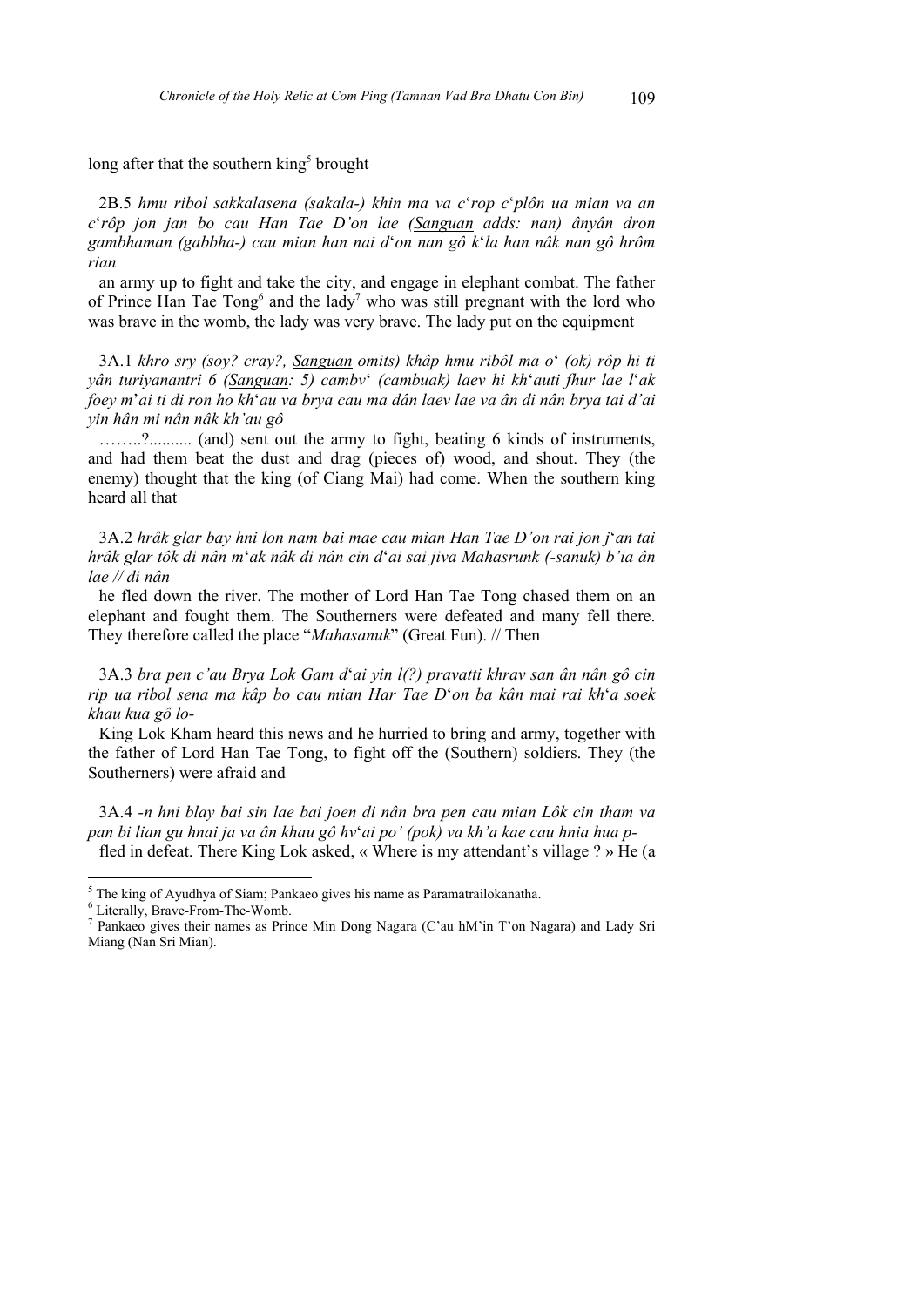person there) bowed down and said, "I (am) the servant of the Lord above our heads :

3A.5 *-an bi lian cau hnia hua mi yân di h'aen Cumbhita hni lae va ân brya gô cuap bi lian haen tôn yân pan Cumbhita di nân dae h*'*ân lae nân brya 1ôk gam hvai (Sanguan: v*'*ai) Nan Rajadevi kâp p1ôn* 

the village the Lord above our head's attendant is Cumbhita. » The king went to visit his attendant in Cumbhita village there. Then King Lok Kham left Queen Rajadevi and

3B.1 *grua v*'*ai hân suar brya kâp bo cau mian Har Dae* (sic) *D*'*on ua hmu ribô1 bai laitam kh*'*a soek h*'*ân lae // Nan Rajadevi yu di nân gô s*'*an cetiya ân 1 d*'*ai 10 va kuam hlân k*'*au nam nâk pen* 

his family there. The king with the father of Lord Han Tae Tong took the army to chase after the (Southern) soldiers. // Queen Rajadevi stayed there and built a *cetiya* 10 *wa* (wide) covering the old one. It was very beautiful

3B.2 *dân klon kh*'*au poek ân nan Camadevi s*'*an nân d*'*uay â*'*n sâp kir (Sanguan: chap blân) nâk th*'*a brya c*'*au tôn h*'*ân lae bra pen c*'*au mian Lôk Gam bai lai kha soek lee gin ma c'in khau bai hvai Bra* 

(shaped) like a pile of unmilled rice, which Queen Camadevi had built there. Immediately that lord and King Lok Kham went to chase off the (Southern) soldiers. (When he) returned he entered (the temple) and worshipped the

3B.3 *Buddha Cau gmi (go mi ) c*'*ai yin di ma*'*k nâk laev gô cin j*'*uay kân ricchan (ricsan) s*'*an plaen cetiy cau hi nam laev brya gô cin ua dhatu Bra Buddha Cau ma pracu v*'*ai nai cedi gam ân tôn* 

Buddha image. Their hearts were greatly gladdened and they thus co-operated building a *cetiya* even more beautiful. The king (had) relics of the Lord Buddha brought and put in the golden *cetiya* which he

3B.4 *s*'*an hmai nân 5 bra ôgn (ông) hân lae // brya kâp Nan Rajadevi j'uay kân s*'*an paen pua ra thuar laev brya cin tham bi lian va dân n*'*i vata sathana di ni mi ji dân r ân ja va* 

had built, 5 (of them). // The King and Queen Rajadevi together built it fully. Then the king asked the attendant thus, « *Vata,* what is the name of this place ? »

3B.5 *ân bi lian cin hvai va kh*'*a k'ae cau hnia hua tam t'ae kor v*'*âd Cumbhita va ân lae mâp (?, Sanguan: pât) ni gô prakôt va Vâs Com Bi Lian va â*'*n di hli lae // bra pen c'au mian 1ôk c'in plôn ajña*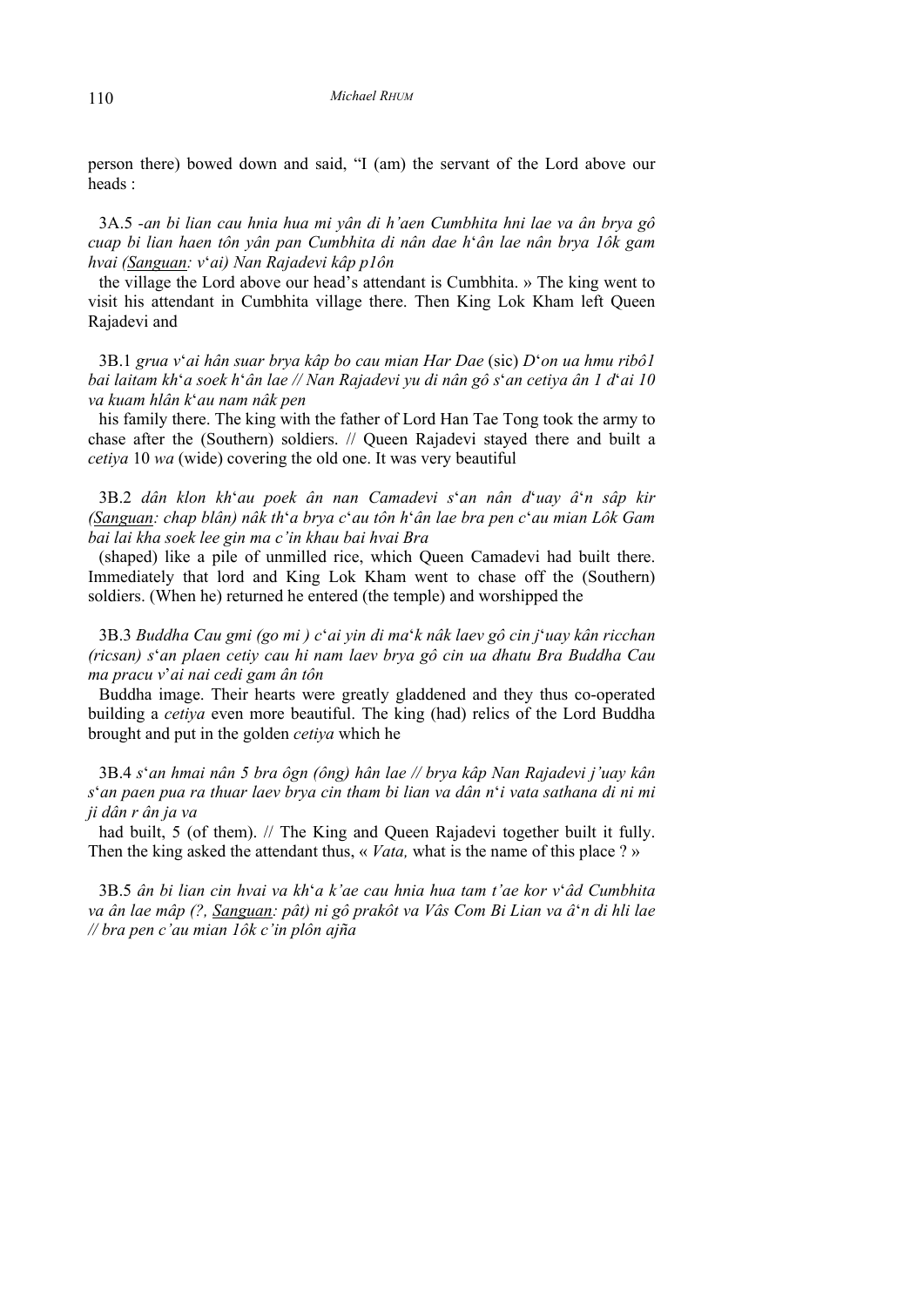The attendant bowed down and said, « I am the servant of the lord over our heads – formerly Wat Cumbhita, but now it is known as Wat Com Pi Liang. » // King Lok then commanded:

4A.1 *va raek tae ni bai va ân hed va bra agn r*'*au ma thoen di ni pen jeyy/mamgala jamna kh*'*a soek satru h*'*aen r'au jav mian Bin Cian hM'ai ma ma*'*k nâk tra d'ai yin khrav sar r*'*au ma kh*'*a soek* 

« Henceforth, since we have had an auspicious victory (*jayamamgala*) at this place, defeating the soldiers of our enemy, many men of Ping City Ciang Mai came here, having heard the news, we came and the (enemy) soldiers

4A.2 *gô blay hni t'ae klai di hli day dav brya tôn d'ai ân c*'*koet ma sip jia rajavônsa r*'*au bay hn*'*a lur pin (Sanguan: m'aen) d*'*ai svoey rajakan pan mian bin rau n*'*i tôn* 

fled away. Whatever lord will be born to continue our royal lineage (*rajavamsa*) in the future, he will enjoy the reign over this city of ours,

4A.3 *d*'*ai pânkoed cai sai sâddha yin di d*'*uay k*'*aev dân 3 ma*'*k nâk lae ma loek yôk yo s*'*an plaen sasna nai sathar di n*'*i hmi ( Sanguan: hm*'*in) kh'a soek hôn tai gô c*'*d*'*ai ma khr*'*ap hmi (Sanguan: phap hm*'*in) di hli ja day* 

whatever one is born with a heart full of faith and gladness in the 3 Gems, and upholds and builds the religion in this place. The multitude of Southern soldiers will be crushed.

4A.4 *hed va yejy/ (jeyy/) jamma h*'*aen rau h*'*r*'*aek mi laev lae su cun sai ji vâd di n*'*i va Vâd Com Bin Jeyyamamgla va â*'*n doeh hed va di ni pen com d*'*oy day ân l* 

It is because of our victory (here). Therefore, you should give this place the name "Wat Com Ping Jayamangala", or these reasons: one, it is the top of a mountain;

4A.5 *Mian Bin rau gô ha*'*ma s*'*an ân 1 lau rau ma rod di n*'*i pen jeyyamangla jana kh*'*a soek satru ma*'*k nâk lae va â*'*n laev brya gô hv*'*ai nôp grôp yam puja sakkara ma*'*k nâk lae n*'*ân Nan Raja-* 

(another) one, we, Ping City came and built it. We came here and had an auspicious victory, defeating many enemy soldiers. » Then the king venerated and worshipped (there), and Queen Raja-

4B.l *-devi gô vaes vâd prâsdâssin (pradaksina) laev gô hv*'*ai am la Bra Buddha C*'*au laev gô sân bi lian h*'*aen tôn laev gô mia su di yu svoey raja sri sappati (sampatti) nai gara (nagara) puri Sri Bin Jaiyy/ Jian hMai h*'*aen tôn d*'*uay svassdi vân nân lae*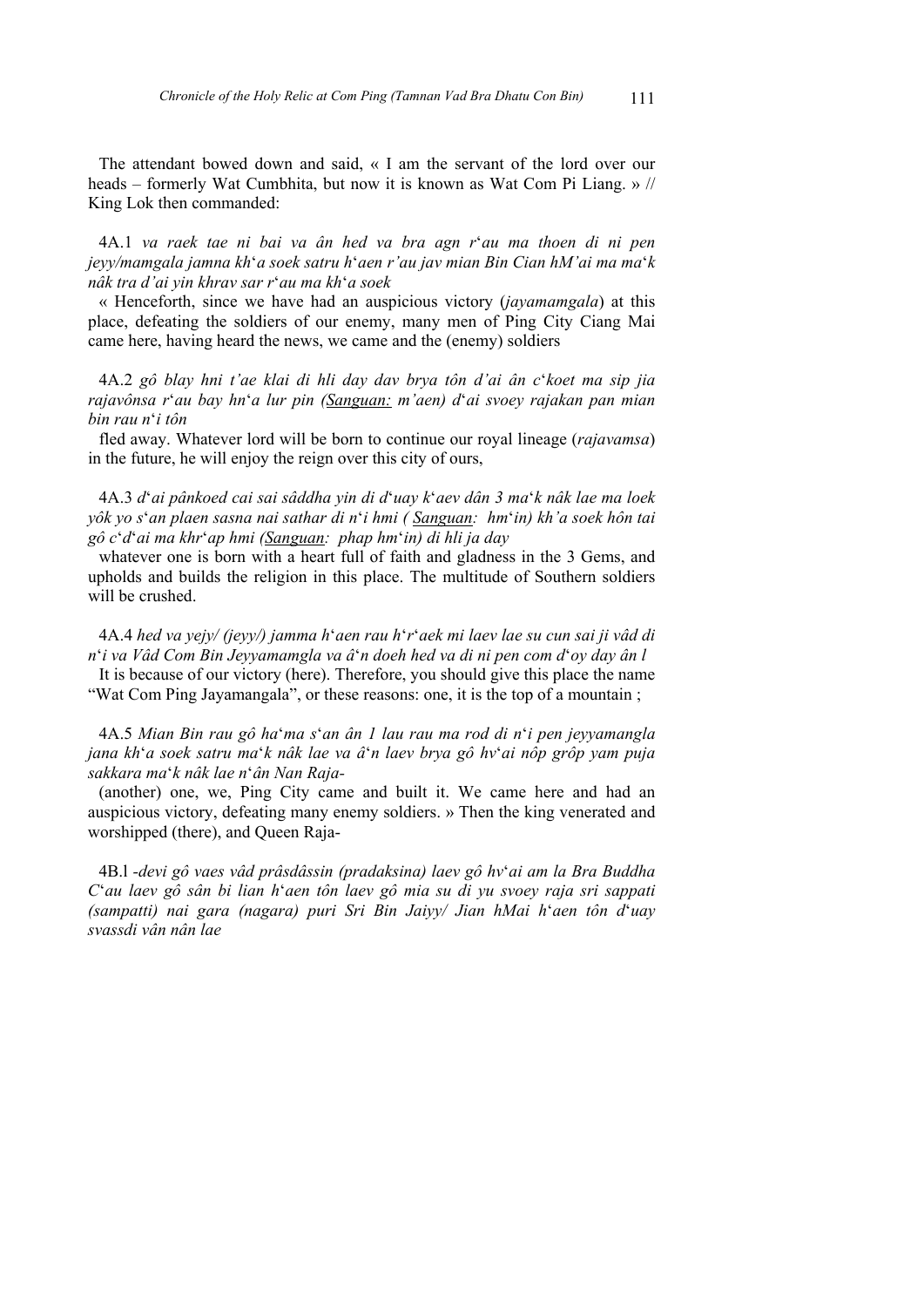-devi circumambulated the *wat*, (and they) worshipped and took leave of the Lord Buddha, instructed his attendant, and returned to where he reigned in the city of *Si Ping Jaya Ciang Mai*, with good fortune on that day.

4B.2 // tato *thâs nân bi l*'*ian phu ji va Nândabrya th*'*au mian nân gô yu ju sasna Bra Buddha Cau di nân sin trap to d*'*au ayu haen tôn dai 80 pli cutti tay b*'*ai laev* 

*Tato*, then the attendant, named Nandapañña, the chief of that town, stayed there supporting the religion of the Buddha to the extent of his life-span (*ayu*), 80 years; when he died.

4B.3 *lae kh*'*au dla*'*y gô kho j*'*an kâp dân m*'*on d*'*on grian j*'*an don fhân v*'*ai yân hna*' *vâs h*'*ân lae /:/* athakale *nai kal bay hn*'*a tae nân mi mahathera c*'*au tôn 1 jiva ma-* 

(Then) they (his descendants took) his elephant hook and golden gong and golden elephant equipment and buried them in front of the wat there.// *Athakale* at a later time there was a *mahathera* named Ma-

4B.4 *-ha Aññakondañña-thera pen cau vâs yu raska Bra Buddha C*'*au hi bai khud ua man (m*'*on) d*'*on kho j*'*an grian d*'*on dân m*'*uar o*' *(ok) ma hlo pen Bra Buddha rupp* 

-ha Aññakondañña-thera, who was the abbot of the *wat*, taking care of the Buddha's religion), (who) had the golden gong, elephant hook and golden elephant equipment all dug up and cast into a Buddha image.

4B.5 *c*'*au h*'*ân lae thera c*'*au go yu tam ayu d*'*ai 80 6 (?, Sanguan: 80) pli gô sin ayu cutti b*'*ai hân lae* tato *rian nân b*'*ai yân mi mahathera cau tôn 1 ji Bu(ddha)gambhira pen lu*' *(luk) jav Cumbhita d*'*ai mia sud riar yân Vâd* 

The *thera* lived according to his life-span, 80 years, when he exhausted his lifespan and expired. *Tato*, after that there was a *mahathera* named Buddhagambhira, who was the son of Cumbhita people. When he had completed studying at Wat

5A.1 *Suar Do*' *M*'*ai hLuan Jian hM'ai lae nâk puññ/ dla*'*y b*'*ai nimônt/ ua ma yu râksa Bra Buddha Cau c'in jâk juar nâk puññ/ slan vihar hlân 1 nai pli kâd s*'*ai diar 5 o*'*8 ( Sanguan: 11) gam vân aditr/ yam kon thay (Sanguan: klon nay) v'ân nân lae* 

Suan Dok Mai Luang in Ciang Mai, the faithful *(nak puñña*) went and invited him to come and take care of the Buddha('s religion). (He, in turn) invited the faithful to build a *vihara* in the year Kat-sai, month 5,  $8<sup>th</sup>$  day of the waxing moon, Sunday, at breakfast time.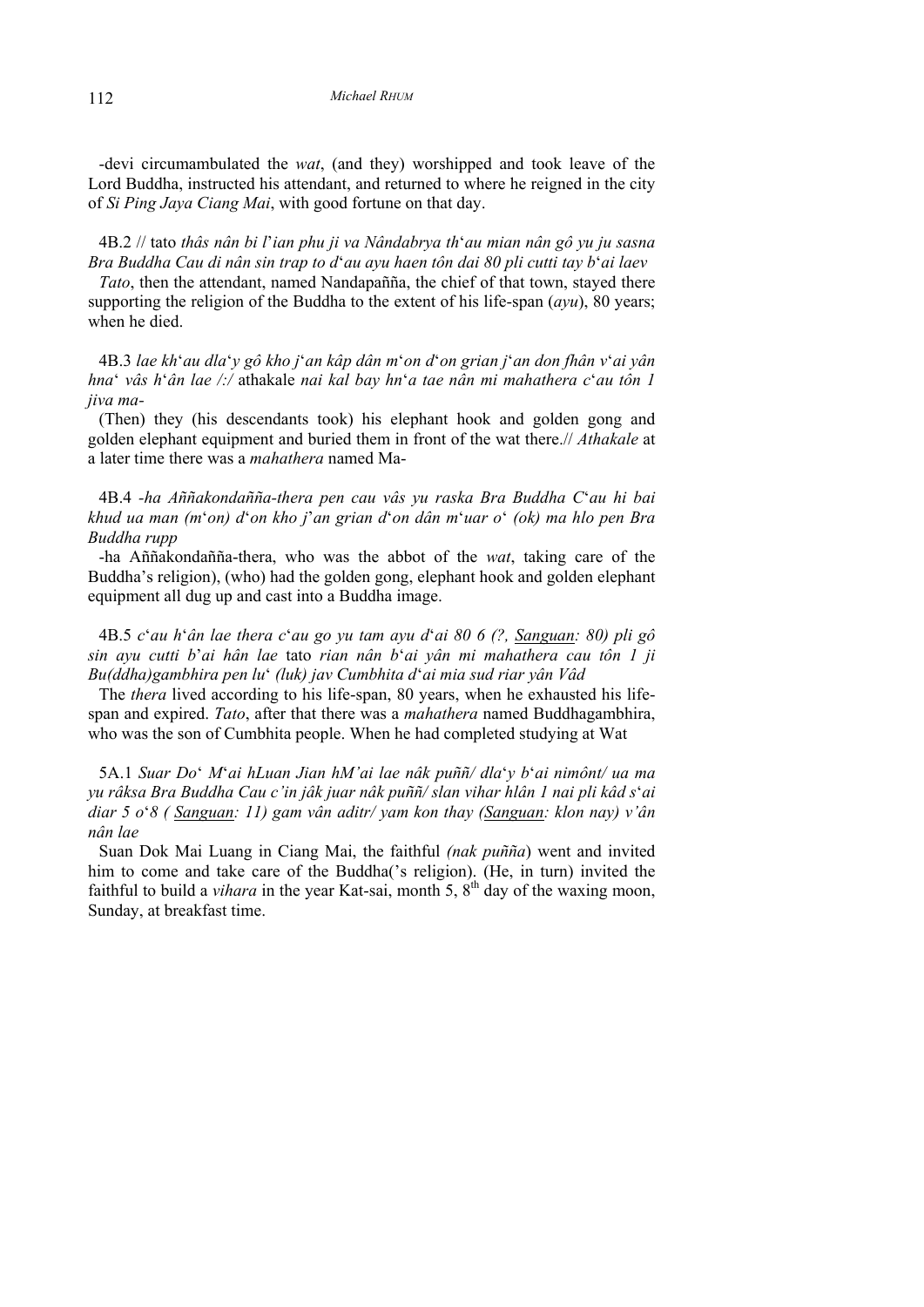5A.2 *mahathera cau yu uppttha*'*k (uppathaka) râksa Bra Buddha Cau tam ayu h*'*aen tôn d*'*ai 98 pli luad sian ayu cutti tay b*'*ai lae // tato thâs nân mi ph*'*a khav phu 1 bay ( Sanguan: pay) lu*' *hlar ay Co-*

The *mahathera* stayed as care-taker (*upatthaka*), taking care of the Buddha ('s religion) according to his life-span, and reaching 98 years he exhausted his lifespan and died.// *Tato* after that there was a white-robed ascetic (*pha khao*) who was a descendant of Ai Co-

5A.3 *-m Blae kâp ph'a khav hmôn ph'a khav ay noy ph'a khav hmian kh'au brom kân mia radhana nimant/ ua mahathera c*'*au tôn 1 jiva Parami pen lu*' *jav Hua Fhay La-* 

-m Pae, along with the white-robed ascetic Mon, the white-robed ascetic Ai Noi, and the white-robed ascetic Miang Khao, together invited a *mahathera* named Parami, who was a son of people from Hua Fai La-

5A.4 *-vo ma yu Vâs Gu Khav Nagor yu râksa Bra Buddha C*'*au yân Com Bin h*'*ân lae min n*'*ân mahacedi ân Nan Rajadevi s*'*an n*'*ân b1ân sia h*'*ân lae mahath*'*era cau ga jâk jua-* 

-vo, to come to Wat Ku Khao Nagara, and stay and take care of the Buddha('s religion) at Com Ping there. At that time the *cetiya* which Queen Rajadevi had built was in disrepair and the *mahathera* invited

5A.5 *-n nâk puññ/ dlay s*'*lan plaen gô pô lu*' *(lu) d*'*ai c'in b*'*ai po*' *k'ae Roy Yi bv*' *(buak) roen hluan c'in ma s*'*an vihar noy k*'*uam cedi bra cau v*'*ai h*'*ân // rian n*'*ân nay ay noy nân tay mân lu' mân ph*'*u 1 jiva Nay Côd Nôy* 

the faithful to build (a new one); but they did not succeed. So (they) went and informed Roi Yi of the royal household, who came and built a little *vihara*  covering the *cetiya* there.// After that, Ai Noi died, and his son named Master Cot Noi

5B.1 *pen kh*'*a bra cau daen gam h*'*ân lae nâk punn/ dlay c'in brom kân mia po*' *k'ae c*'*au va c*' *s*'*an vihar gô pai dân d*'*ai s*'*an c'in mia po*' *kae (c*'*au) mian (Han)sidâs* (Pankaeo: *Harsirât) lae cin* 

who was a servant of Lord Daen Kham<sup>8</sup> there, and the faithful together told the Lord that they were going to build a *vihara.* They could not finish the *vihara* and they told Lord Hansitat,

<sup>&</sup>lt;sup>8</sup> Literally, Lord Golden Pedestal. Is this the name of a prince or a Buddha image ?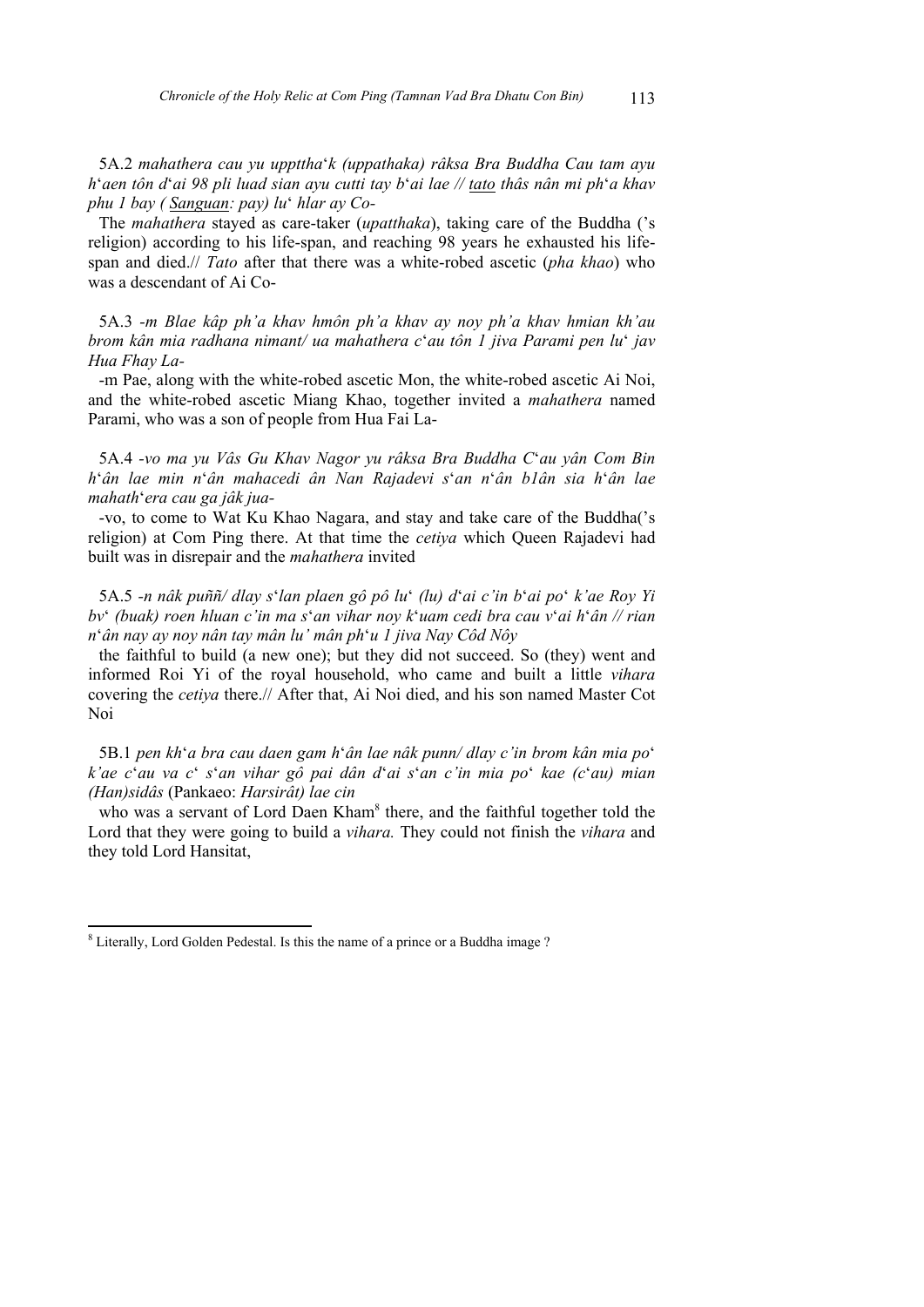5B.2 *c*' *hi anunat hi s*'*an yân uposatha kor nai pli poek sed diar 11 ben men vân 1 sakraj d*'*ai 870 tua vân laev hân lae // rian nân c*'*au mian Han* 

who gave permission to build an *uposatha* first, in the year *Poek-set*, full moon of month 11, Mon day 1, Sakaraja 870 (AD 1508).// After than Prince Han-

5B.3 -*sidâs c'in ma s'an vihar hluan n*'*ai pli kâd s*'*ai sakraj d*'*ai 873 tua nai diar 4 (Sanguan: 5) raem 8 vân (Sanguan adds: saur/) daiy kâd hmauraksa 9 tua (Sanguan: rks/ 19 tua) gô laev pua ra muarcu prakan laev // bra* 

-sitat came to build a great (royal: *luang*) *vihara* in the year *Kat-sai,* Sakaraja 873 (AD 1510), month 4; 8<sup>th</sup> day of the waning moon, Tai day Kat-man, complete with all things.

5B.4 *mahathera cau tôn jiva Parami gô yu uppatha*'*k râksa sariladhatu (sarira-) Bra Buddha Cau sin cira kar (kala) nan trap to dau ayu h*'*aen tôn d'ai 95 pli gô sin ayu* 

A *mahathera* named Parami stayed there as care-taker taking care of the bodily relic *sariradhatu*) of the Buddha, to the end of the long time making up his lifespan, at 95 years, exhausting his life-span

5B.5 *cutti tay b*'*ai hân lae //* tato *thas nân lau pô nan dau dai nâk puñ/ dla*'*y c'in brom kân bai raddhana nimônnt/ cau tôn jiva Dhammacandamani-cinta ma brom yu uppatthak râksa* 

he died.// Tato, not very long after that the faithful went to invite the lord (monk) named Dhammacandamanicinta to come join as care-taker taking care

6A.1 *Bra Buddha Cau c'in jâk juar nâk puññ/ dla*'*y s'an gohra (guha) bra cau nai pli ka*'*p sân diar 5 ok 2 gam vân 3 d*'*aiy ruan rau sakraj d*'*ai 888 tua yam nan tud jay (Sanguan: tut j*'*ay) laev pua ra muar lae// ta-*

of the Buddha. He invited the faithful to build a cave (*guha*)<sup>9</sup> for the Lord (Buddha) in the year Kap-san, month 5,  $2<sup>nd</sup>$  day of the waxing moon, day 3, Tai *Ruang-rau*, *Sakaraja* 888 (AD 1520), late morning.// Ta-

6A.2 -to *rian nân lau yân mi mahasami tôn jiva Dhammacinta kâp dân mahaparaka(gami) ji Nanavansa c'in jak juar nâk puñ/ dl*'*ay san mahacetiyah* 

to, after that there was a *mahasami* named Dhammacinta, and a *mahaparaka( gami*) (*arahat*) named Ñanavamsa who invited the faithful to build a *mahacetiya*.

<sup>&</sup>lt;sup>9</sup> This would be a niche in which a Buddha-image is installed.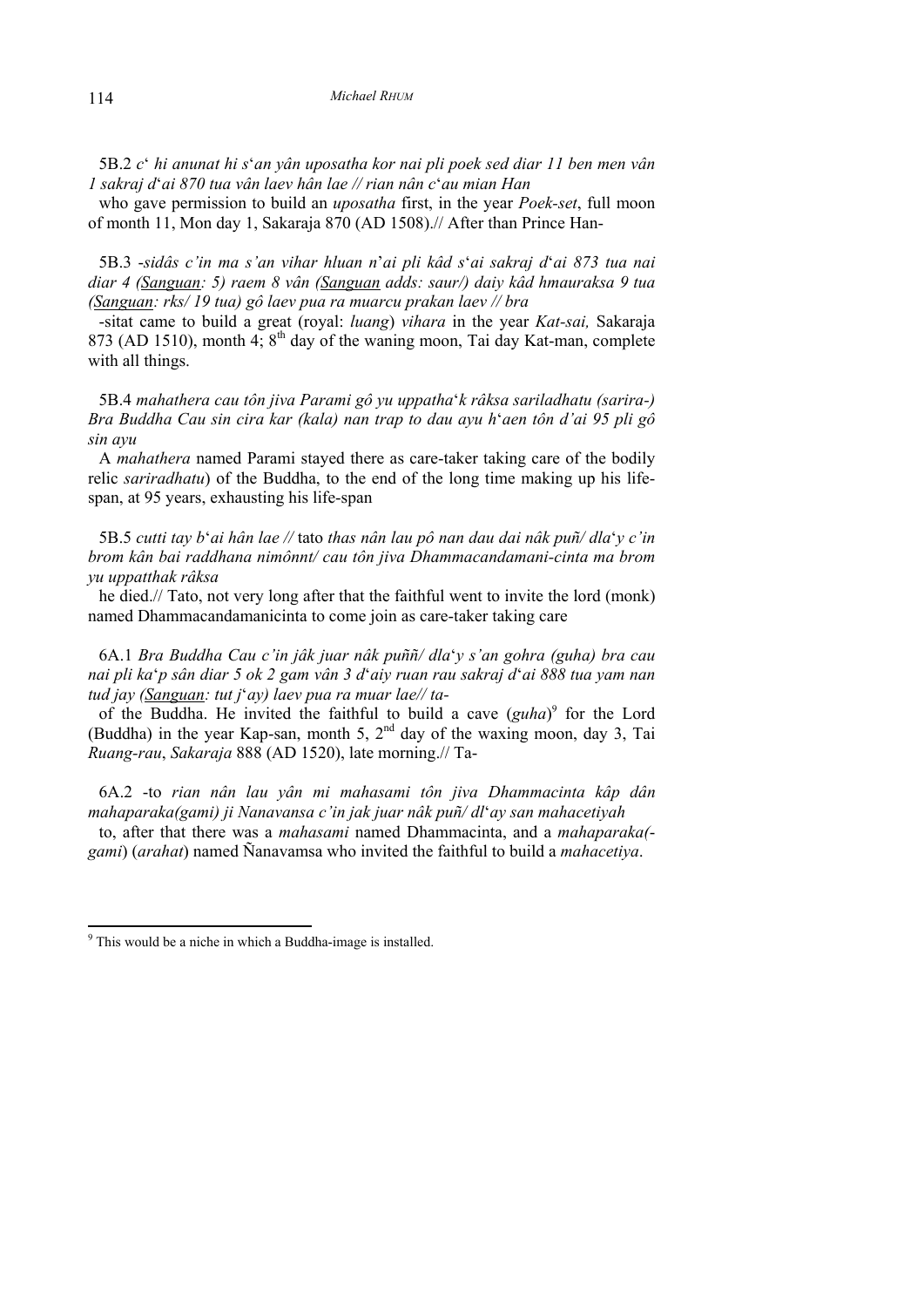6A.3 *c*'*au nai di nan hi prakôt nai pli kôt ñi sakraj d*'*ai 894 tua nai diar 5 ben van 1 d*'*aiy boek s*'*en bra mahathera c*'*au dan 4 (Sanguan: h*'*a) kap den nak puñ/ dlay brom k*'*an c'in mia po*'

there in the year Kot-ni, Sakaraja 894 (AD 1531), full moon of month 5, day 1, Tai Poek-sen. The 4 (sic) *mahathera* together with the faithful went to tell

6A.4 *mia hv*'*ai sa maharaja c*'*au phaen din mian Bin Jian hMai gi ji Bra Mian K*'*aevva c*'*s*'*an mahacetiyah cau yân Vâs Com Bin Jaiymamgala bra pen cau gô yin* 

and pay homage to the Maharaja, the king of Ping City Ciang Mai, named Pha' Miang Kaeo, that they were going to build a *mahacetiya* at Wat Com Ping Jayamangala. The king

6A.5 *di ma*'*k nak c'in p1ôn rajadan ma kâp day brya khur saen khur hmir rom dân muar d*'*ai noen 2 ban 6 roy 7 (Sanguan: 2,707) p*'*ad foen (f*'*ian) noes hvnia2a (hie hv'an) s*'*an mahacetiyah c*'*au lae brom Bra Sangha c*'*au dla*'*y kâp dân nâk puññ/* 

was very glad, and entrusted royal gifts (*rajadana*) with some officials, altogether 2 thousand 6 hundred 7 (2607) *baht* of silver to be spent for building the *mahacetiya*. So, the Sangha and faithful together

6B.1 *dla*'*y brom kân ko cetiyah cau luan tin dharani kv*'*an 9 va luau sun 17 va nam nâk sin din la id (Sanguan: lah ith) 6 saen k*'*or sin noen dan muar 7 ban*  (Sanguan: 6,000) van nan l'ae // Bra Sangha c'au dla'y kap nak pun/ khun *dhamm/ dla*'*y bro-*

built a *cetiya*, which was 9 *wa* wide on the ground, and 17 *wa* high, and very beautiful, using 6 hundred-thousand bricks, and using 7 thousand silver that day.// The Sangha together with the faithful worthy religious (? *khun dhamma* ; Sanguan omits) together

6B.2 *-m kân pracu dhatu kâp dân Buddha rup bra cau dân muar nai cetiyah cau nân mi dhatu Bra Buddha C'au ân ha*' *sradec ma prakôt nai kot (kosa) kaev 9 bra ôgn* 

interred relics (*dhatu*) and Buddha images in the *cetiya* there. There were relics of the Buddha, who had journeyed there, in 9 gem caskets

6B.3 *nam nâk bra dhatu ân sramutti (samutti) mi 5 hmir play 349 (Sanguan: 359) bra ogn bra k*'*aev c*'*au mi 60 bra ôgôn (*sic *ôn) bra gam c*'*au mi 20 bra ôgn bra noen c*'*au mi 50 bra agn (*sic, *ôn)* 

(which were) very beautiful. The relics placed in common (? *samutti*) were 5 ten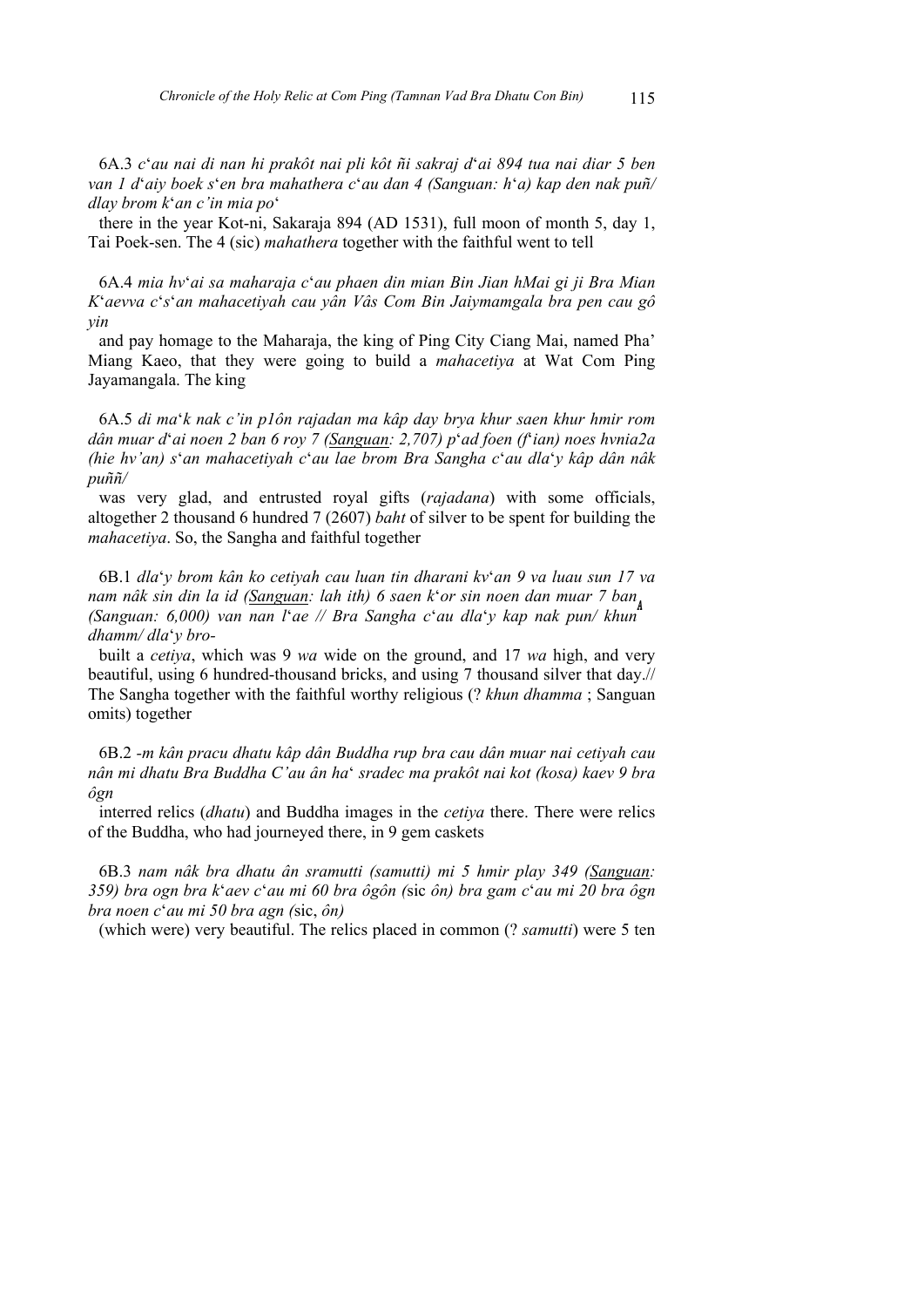thousand plus 349. There were 60 gem Buddha images (lit., lords, *c*'*au*). There were 20 gold images. There were 50 silver images.

6B.4 *bra don c*'*au bra jahnua 200 ôn bra c'au dân muar go ua kh*'*au pracu v*'*ai n*'*ai mahacetiyah c*'*au dan muar di hli lae // nai pli kot c*'*ai sakraj d*'*ai 902 tua nai diar* 

There were 200 brass and lead images. They were all taken and placed inside the *mahacetiya*.// In the year Kot-cai, Sakaraja 902 (AD 1540), month

6B.5 *12 raem 13 gam van 3 daiy moen r*'*au yam k*'*on (Sanguan: k*'*on) nay Somdecc/ Maharaja C*'*au Phaen din Bra Mian K*'*aev Bra Buddha rup c*'*au ton nin n*'*am hnak saen 5 hmir ban d*'*on bia c*'*h*'*i nam ma v*'*ai nai Vad*

12,  $13<sup>th</sup>$  day of the waning moon, day 3, Tai Moeng-rau, at breakfast time, Somdet Maharaja King Pha' Miang Kaeo brought a Buddha image weighing a hundred thousand (and) 5 ten thousand (and) a thousand (151,000) brass to place in Wat

7A.1 *Com Bin Jeyyamamgala kap dan kh*'*a grua nin bia hi pen na cân hân uppattha*'*k râksa Bra Buddha rup c*'*au kâp dân ma khvaed kot-hmay khed daen di sima v'aiy cin plôn raja ajña lôn v*'*ai kae Saen* 

Com Ping Jayamangala along with a family of servants to be attendants looking after the Buddha image, and came to establish the boundary stones (of the *wat*). He gave the royal command to Saen

7A.2 *hLuan Binjay râp ajñâ dun sai hua cin hi n*'*am Bra Buddha rup cau kâp dân raja ajña tai kae jav (Sanguan: pai h*'*ai k'ae c*'*au) mian Nagor Jaiy cin râp raja ajña dur* 

Luang Pingcai, who received the royal command<sup>10</sup>. He had the Buddha image and the royal command taken to the people (Sanguan: lord) of Nagara Jaya, who received the royal command

7A.3 *s*'*ai hua laev hi an hn*'*ansi laev (Sanguan: v'a) kha go tam bra raja ajña bra pen c*'*au lae va a*'*n laev go taen gon ma kap d*'*uay gon nai (vian) bai n*'*am ua Bra Buddha rup c'au ma vai nai vihan hluan* 

on his head. And had (him) the read the document (order). (*Sanguan*: He said) « I follow the royal order ». He appointed people, along with people from the city11 to take the Buddha image and place it in the great (royal ; *luang*) *vihara* 

<sup>&</sup>lt;sup>10</sup> Literally, "took the command on his head".

<sup>11</sup> *Khon nai* ; taking this to mean *"khon nai wiang"*. This probably refers to Lampang city.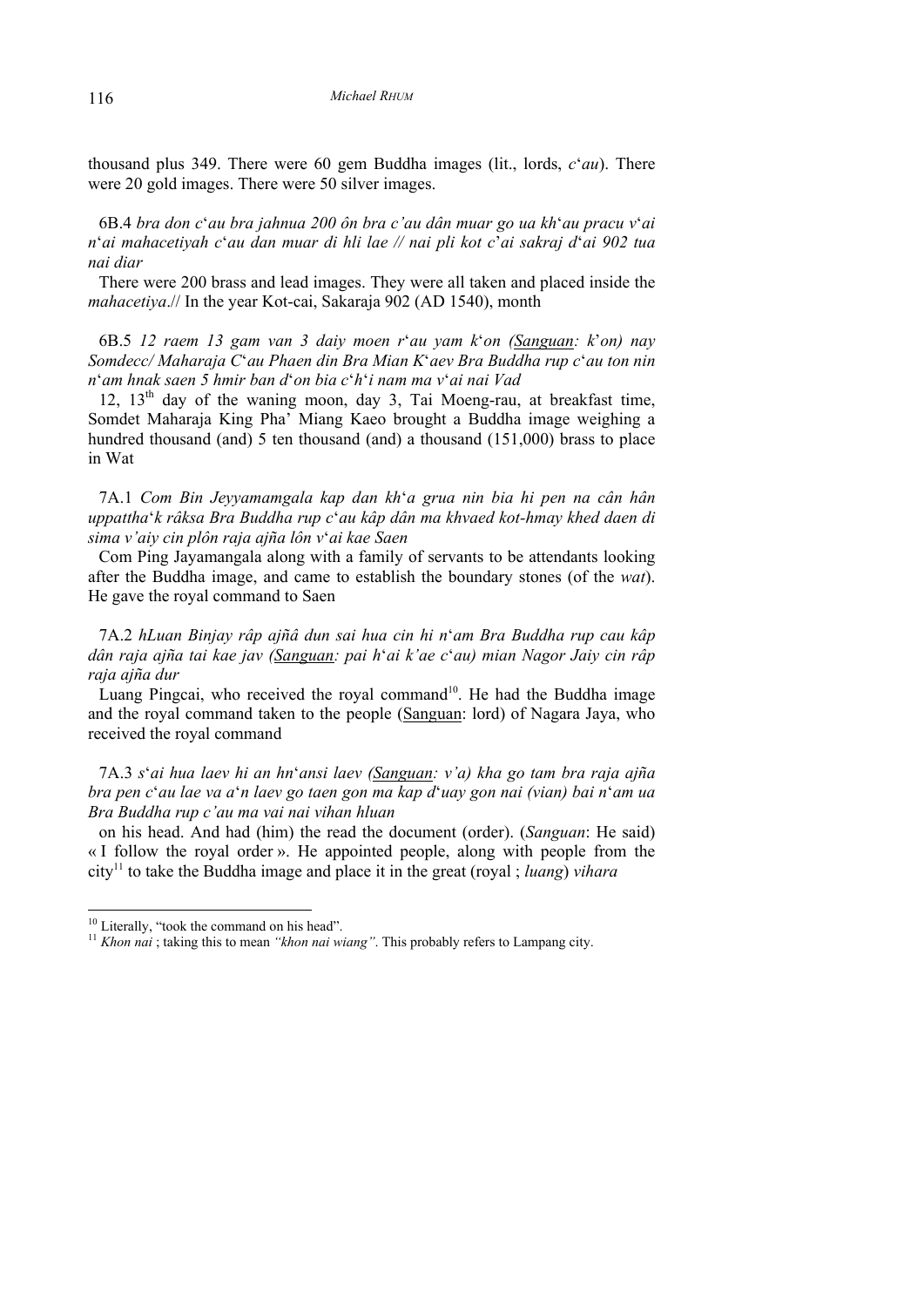7A.4 *Com Bin Namgala hi pen di hvai lae puja sakkara kae gôn lae devada dla'y lae laev gôn nai kâp dân gôn c*'*au mian Nagor J'aiypuri brom kân kot-hmay di khed lae* 

at Com Ping Mangala to be an object of worship for men and gods. The people from the city together with the princes (*gon c*'*au*) of Nagara Jayapuri established the boundaries

7A.5 *fhan srima (sima) v*'*ai dan hnia 2 roy va dan t'ai 2 roy va dan v*'*ân tôk dan hluan dan vân o*' *ua maen*'*am pen daen nai nân pen khed Vâs Com Bin Jaiymamgala sin lae // nai pli ka hmau sakraj d'ai 905 tua* 

and placed the boundary-stones (of the *wat*). On the North 2 hundred *wa*, on the South 2 hundred *wa,* on the West the royal highway, on the East the river was the boundary of Wat Com Ping Jayamangala.// In the year Ka-mao, Sakaraja 905 (AD 1542),

7B.1 *diar ni o*' *12 gam v*'*ân 7 d'aiy k*'*ap san yam dian vân lae sômdecc/ maharaja c*'*au phaen din sradecc/ o*' *ma yu ron klan laev plôn ajña k*'*ae Saen hLuan Tin Jian (Sanguan: tin j'on ti-) Tinandabheri hi gad na v*'*ai* 

month 2, 12<sup>th</sup> day of the waxing moon, day 7, Tai Kap-san, noon time, Somdet Maharaja the king entered the central pavilion and gave his royal command to Saen Luang Tin Ciang Tinandabheri to divide the rice fields

7B.2 *pen na rajadan kâp Vâs Com Bin Jaiy Nagor lan 5 saen hi pen na Bra Buddha C*'*au vihan hluan 4 saen hi pen na cetiyah 2 saen hi pen dhamm 4 hmir hi pen* 

as a royal gift, for Wat Com Ping Jaya in Lampang (Nagara) one million, 5 hundred-thousand, as fields for the Buddha in the great *vihara* 4 hundred-thousand (Sanguan: 410,000), as fields for the *cetiya* 2 hundred-thousand, for the *dhamma* 4 ten-thousand (Sanguan: 50,000), as

7B.3 *na uposatha 50,000 na hi pen na cân hân Bra Sangha 400,000 na hi pen na nay vâs 2 saen hi tâd gôn v*'*ai kâp vâs 15 grua nai ni mi gôn 25 gôn jay 15 // saddha nâk puñ* 

fields for the *uposatha* 50,000 (Sanguan: 150,000), as fields for the *Sangha*  400,000 (Sanguan: 40,000), as fields for the masters of the *wat* (? *nay vas*) 2 hundred thousand, and placed 15 families with the *wat* (as subjects), amounting to 25 people, 15 males.// The congregation of the faithful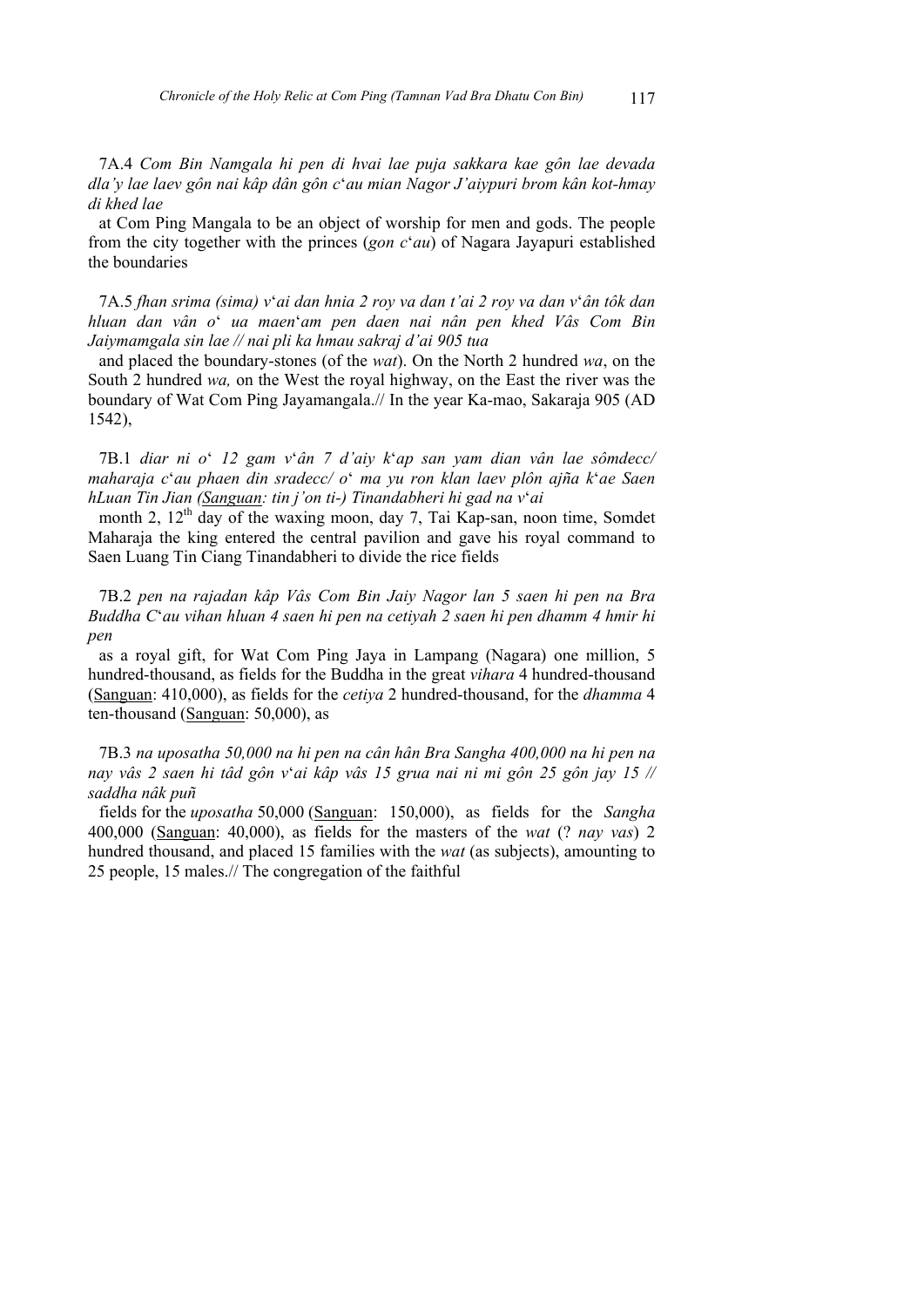7B.4 *khur dhamm/ dlay brom kân pracu dhatu dân Buddha rup c*'*au muar nai cediyah n'ân mi dhatu Bra Buddha C'au ân ha' sradec ma prakôt yu nai kot k'aev mi 9 bra ôgn nam nâk bra dha-*

together placed relics and Buddha images in the *cetiya*. There were relics of the Lord Buddha, who had journeyed there, in 9 gem caskets. The weight of the rel-

7B.5 *-tu â'n samutti (sammatti ?) mi 5 hmir 359 bra ôgn bra k'aev mi 60 bra ôgn bra gam c'au mi 20 bra ôgn bra noen c'au mi 50 bra ôgn bra d'on bra jahnua mi 200 bra ôgn dân m'uar gô ua khau* 

*-* ics placed in common (*samutti*) was 5 ten-thousand (and) 359. There were 60 gem images, 20 gold images, 50 silver images, 200 brass and lead images. All were

8A.1 *pracu vai nai mahacetiyah c'au dan muar di hli lae /:// sakkaraj d'ai 1228 (1248 ?) tua pli mian med diar 5 raem gam 2 gam na van 4 daiy kap* 

placed in the *mahacetiya* together. /:// Sakaraja 1228 (AD 1865), the year Miangmet, month 5,  $2<sup>nd</sup>$  day of the waning moon, day 4, Tai Kap-

8A.2 *si // hmay mi khnan jumbu d'ai ri rân slan khiar yân damnan* (sic) *dhat cau Cumbhita giva Com Bin J'aiy vaiy glam ju jottaka (jotaka,* or *jotika) sasna 5000 bhavasa (vassa) kho pen pracai (paccaya) k'ae* 

-si.// The (person) named Jumbu wrote (copied) this chronicle of the relic of Cumbhita, that is Com Ping Jaya, words for the illumination of the 5000 year religion. May they be instrumental in

8A.3 *kh'a trap to dau thoen amata mahanagala (-nagara) nerabban (nibbana) cau dae di hli nican (niccam) dhuram dhuvam nibbanapacayo (paccayo) hontu me dli doe ////*

helping me towards the deathless city of nirvana! May there be permanent, long lasting conditions for nirvana for me !

8A.0 12*kriya an klav tamnan gô laev dau ni kor lae*  The telling of the chronicle is done.

 $12$  This line is pencilled in above 8A.1.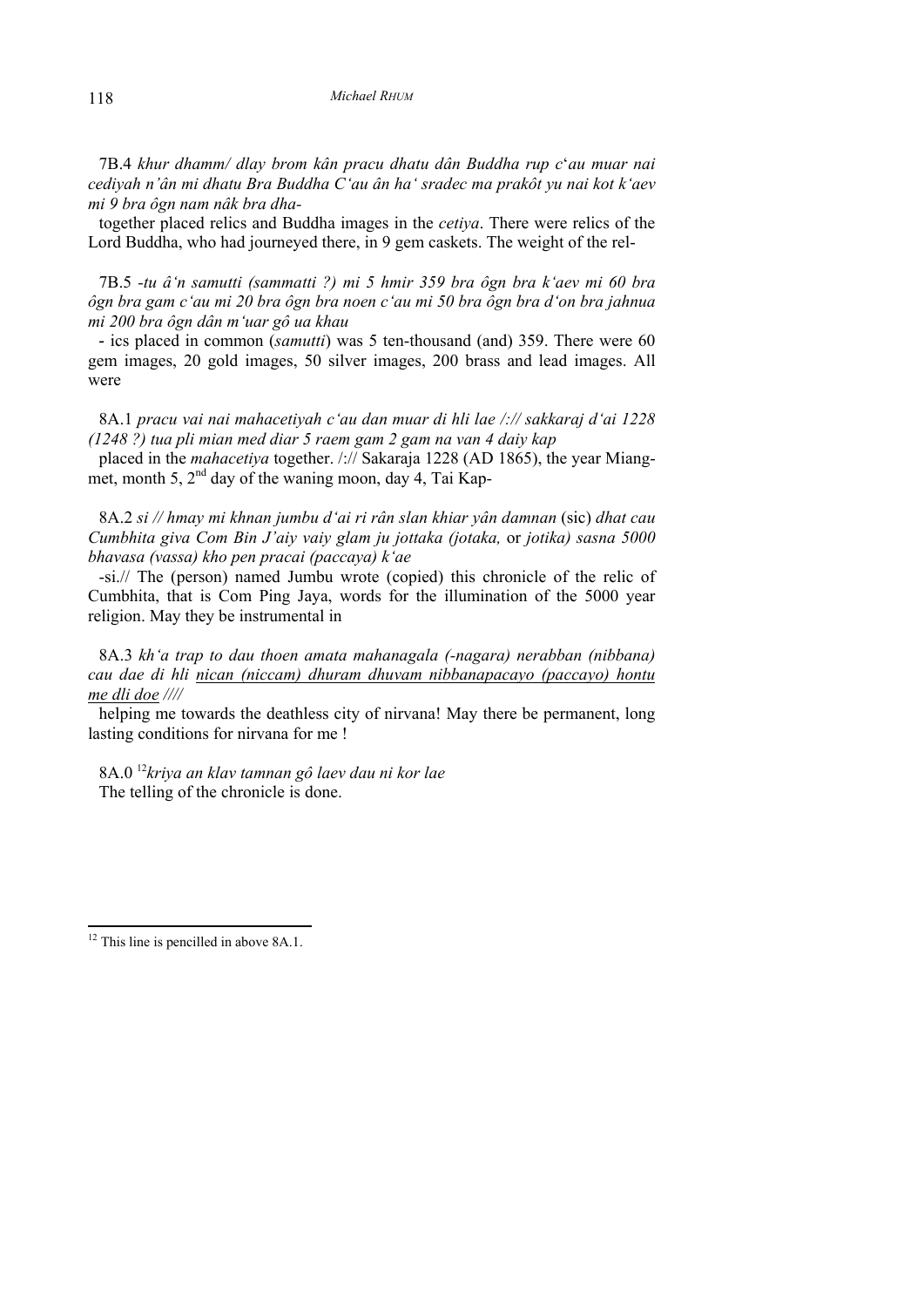## **The following is an addendum in a different hand**

9A.1 *Culasakraj d'ai 1271 tua pli kâd r'au yi raem 13 gam men vân 6 d'aiy kap san mi du c'au Sunanda Vâd Com/ Bin pen (pen) g'lau brom/ kap* 

Culasakaraja 1271 (AD 1908), the year Kat-rau, month two, thirteenth day of the waning moon, Monday 6, Tai day Kap-sang, the monk Sunanda along with

9A.2 *d'uay du c'au Ariya Vad Na Saen lae du c'au Vôn Vâd Pla Thae lae Vâd Na K'aev Vad Na Kim Fhvay (Fhay) Vân Tok Vân (*for *Vâd) Na Kim Fhvey Vân o' Vâd Sôp Tam Vâd Had* 

the monk Ariya from Wat Na Saeng and the monk Wong from Wat Pa Thae, and (monks from) Wat Na Kim West, Wat Na Kim East, Wat Sop Tam (and) Wat Hat

9A.3 *Pu day du c'au dla' tan tôn pen g'lau tid kâp d'uay sik yôm ju tôn hôn bay no' saddha phu th'au phu hnum/ ju phu ju gôn gô d*'*ai ba kân san u-*

Pu Dai, these monks, along with the lay disciples, with faith all the people, old and young came together and built an *u-*

9A.4 *-pposôt hlân ni vaiy di bra dhatu c'au cumbhitaram vai glam ju buddha sasna kho pen pracai k'ae ph'u kh'a dla' d*'*ae doe // sakraj d'ai 1278 tua pli* 

*-posatha* at the reliquary-temple of Cumbhita for the betterment of the Buddha's religion. May this be a factor (for *nirvana*) for us. // Sakaraja 1278 (AD 1915), the year

9A.5 *rvay si diar 6 raem 3 gam men vân 3 d'aiy poek san du c'au Sunanda pen g'lau tid kâp d'uay sik yôm ju tôn hôn bay no' mi phu th'au phu hnum/ d'ai be kan san ko Buddha rup c'au v'aiy nai uppo-*

Rai-si, month 6, third day of the waning moon, Monday 3, Tai poek-sang. The monk Sunanda, together with the lay disciples, old and young, went together to make a Buddha image and placed it in the *upo-*

9B.1 *-sôdh mi du c'au Dhammalanka pen sla ko vaiy pen di hv'ai k'ae gon lae devada dla' nibbanapaccayo hontu (me)Metteyyasantiko anagate nibbanam paramam sukkham*

*-satha*. The monk Dhammalanka was the sculptor who made it, as an object of worship for men and gods. May there be conditions for Nirvana (for me) in the future presence of Metteyya. Nirvana is the highest happiness.

9B.2 *culasakkaraj d'ai 1279 tua pli mian sai saddha du c'au Sunanda pen g'lau sik yom dla' saddha dân muar d'ai k'aev lae hâk han gam ma tid*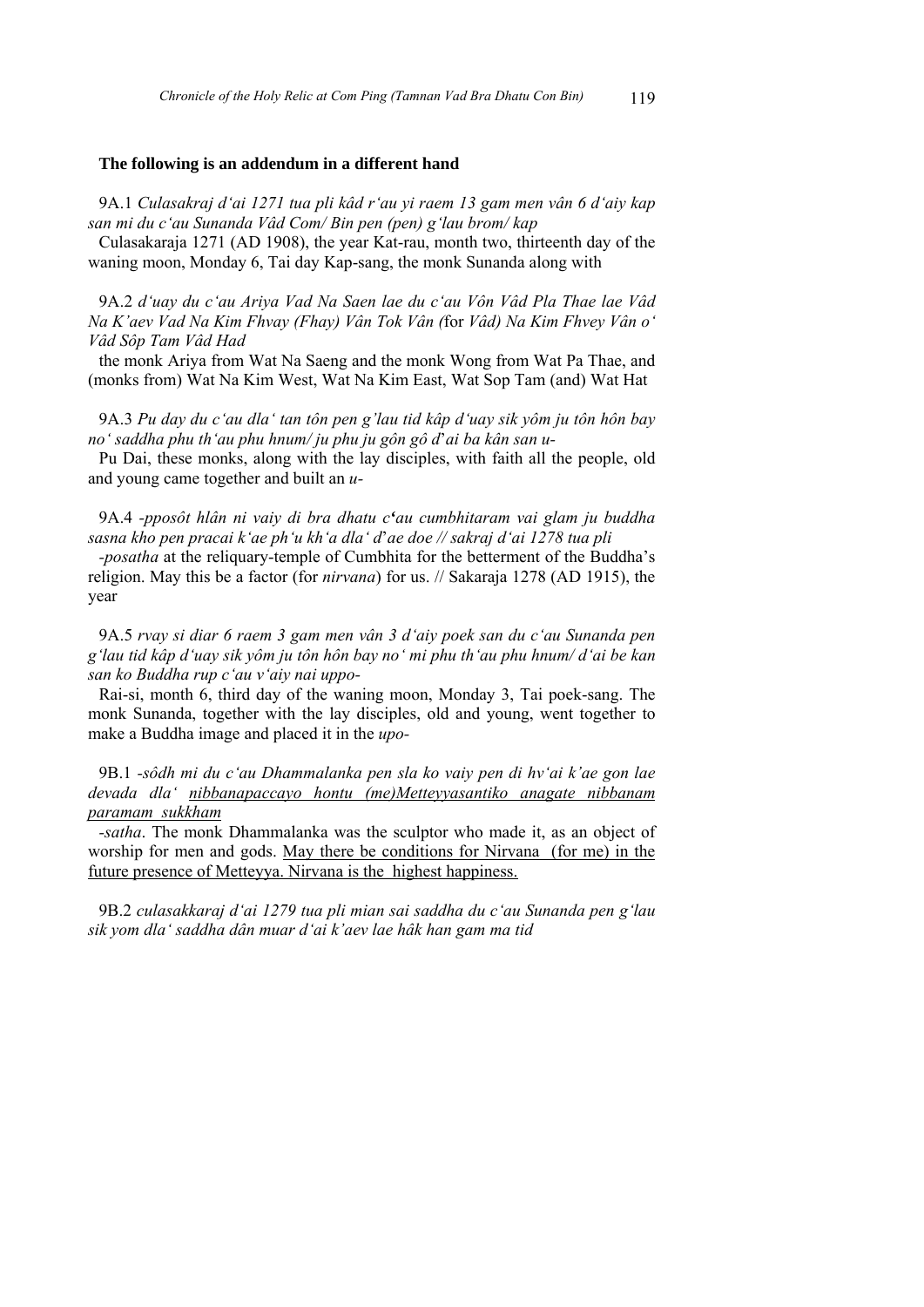Culasakaraja 1279 (AD 1917), the year Miang-sai. By their faith, the monk Sunanda and the lay disciples brought glass, lack, and gold leaf to stick

9B.3 *daen kaev lae hn'aep klan tua hna jom jaem thaem sian noen 2 roy 72 thaep Noy Kaev pen jla ton lae nibbanam paramam sukkham //* 

on the Gem Stand (base of the Buddha image) and on the body and face (of the image), and repaired (it), spending 2 hundred 72 silver rupees (*thaep*). Noi Kaeo was the craftsman. Nirvana is the highest happiness. //

9B.4 *culasakraj d'ai 1280 tua pli poek san diar 10 pathama o' 8 gam van dis yam tud jay ey/ suar* (for *Aisuar ? = Isvara*) *yin yod bha* (for *bra*) *dhatu c'au hak sia kaev yod gô sa* 

Culasakaraja 1280 (AD 1918), the year Pock-sang, month 10, first, eighth day of the waxing moon, Sunday, the hour late morning. The top of the reliquary broke and the glass on the top

9B.5 *-d'en (-den) hay ha po d'ai du c'au Sunanda dan gô d'ai ua kaev dan sai go d'ai jak juar du c'au dla' sik yôm dân muar saddha dla' mi plhu th'au hnum ju phu jay yin dai tid gam jom jaem // nibbanam paramam sukkham.* 

was entirely lost. The monk Sunanda gave glass and invited all the monks and lay disciples, old and young, men and women, to stick gold and repair (the reliquary).// Nirvana is the highest happiness.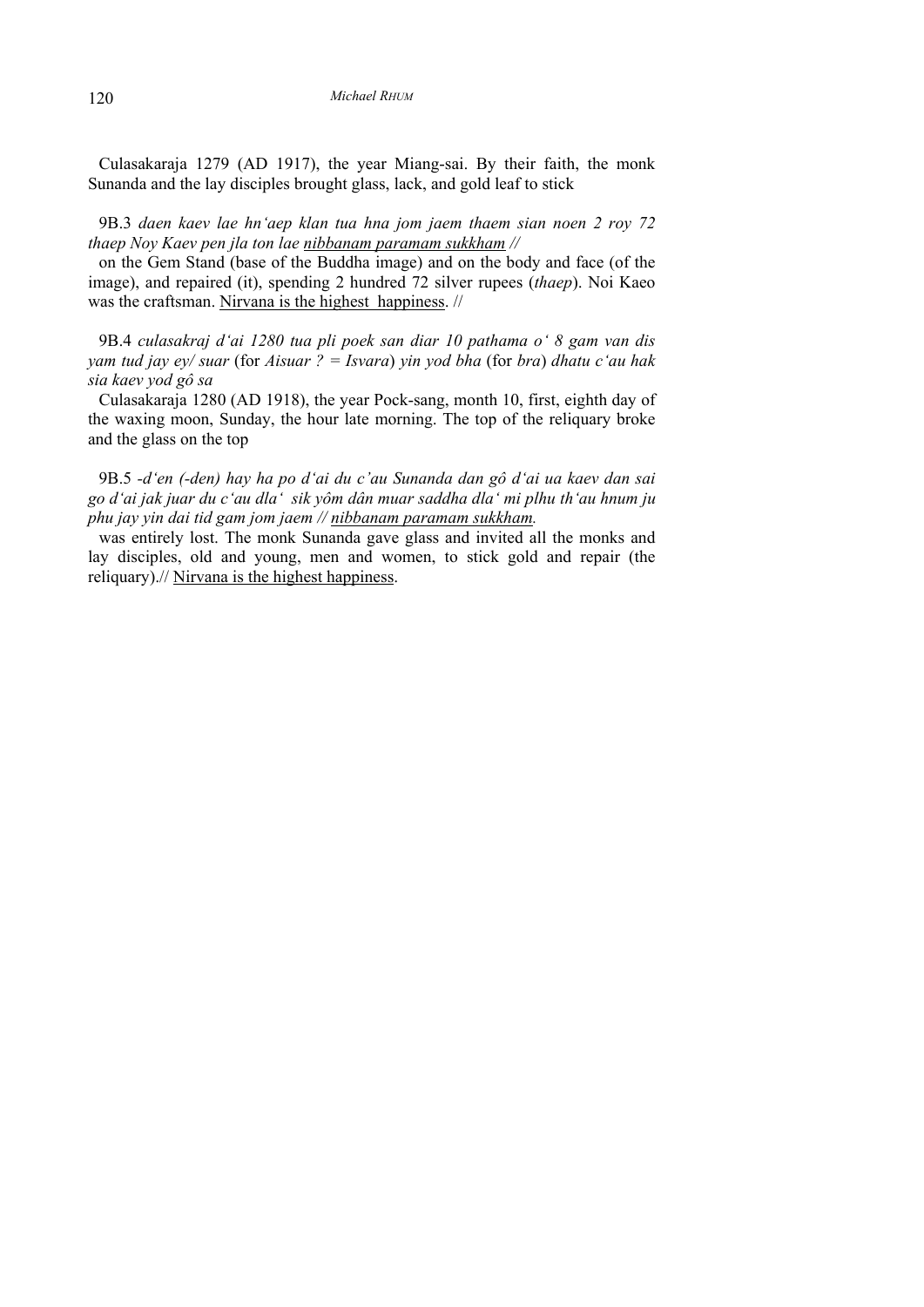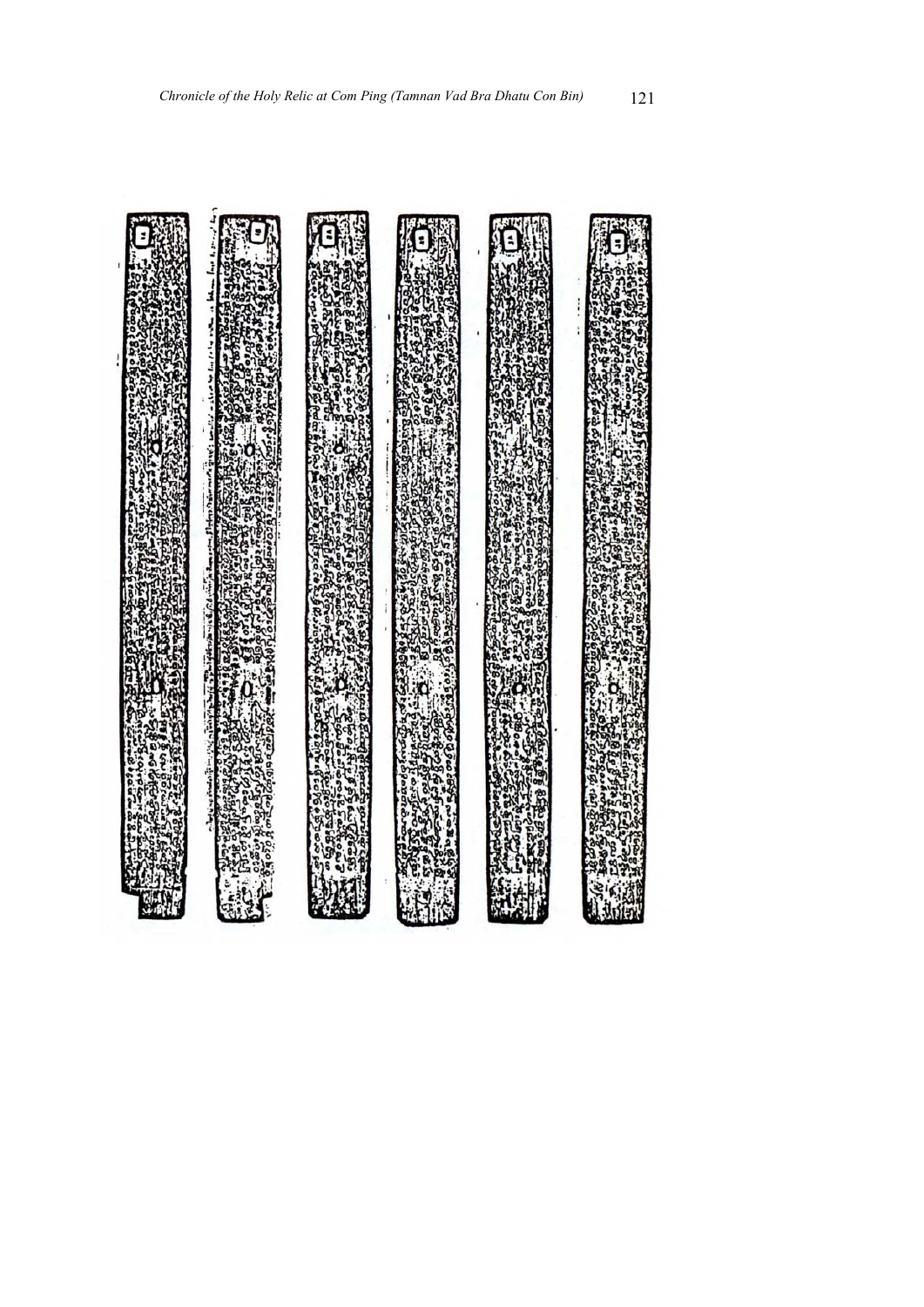|   |   | ō |  |
|---|---|---|--|
|   |   | ю |  |
|   |   |   |  |
|   |   |   |  |
|   |   |   |  |
|   |   |   |  |
|   |   |   |  |
|   |   |   |  |
|   |   |   |  |
|   |   |   |  |
|   |   |   |  |
|   |   |   |  |
|   |   |   |  |
|   |   |   |  |
|   |   |   |  |
|   |   |   |  |
|   |   |   |  |
|   |   |   |  |
|   |   |   |  |
|   | d |   |  |
|   |   |   |  |
|   |   |   |  |
| Ğ |   |   |  |
|   |   |   |  |
|   |   |   |  |
|   |   |   |  |
|   |   |   |  |
|   |   |   |  |
|   |   |   |  |
|   |   |   |  |
|   |   |   |  |
|   |   |   |  |
|   |   |   |  |
|   |   |   |  |
|   |   |   |  |
|   |   |   |  |
|   |   |   |  |
|   |   |   |  |
|   |   |   |  |
|   |   |   |  |

 $\frac{1}{\lambda}$